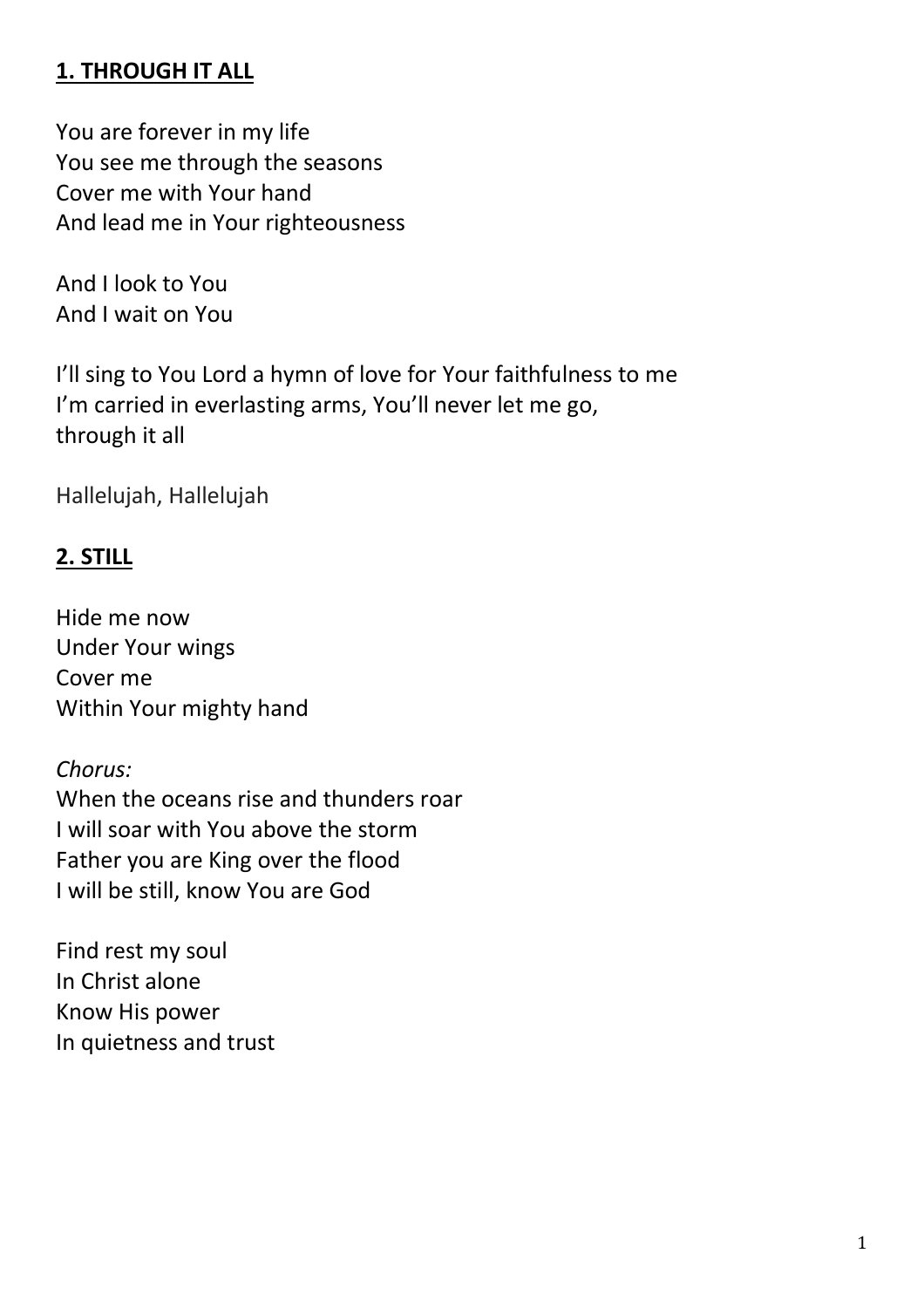### **3. THE LORD'S MY SHEPHERD**

The Lord's my shepherd, I'll not want; He makes me down to lie In pastures green; he leadeth me The quiet waters by.

My soul he doth restore again, And me to walk doth make Within the paths of righteousness, E'en for his own name's sake.

Yea, though I walk in death's dark vale, Yet will I fear no ill: For thou art with me, and thy rod And staff me comfort still.

My table thou hast furnished In presence of my foes; My head thou dost with oil anoint And my cup overflows.

Goodness and mercy all my life Shall surely follow me; And in God's house for evermore My dwelling-place shall be.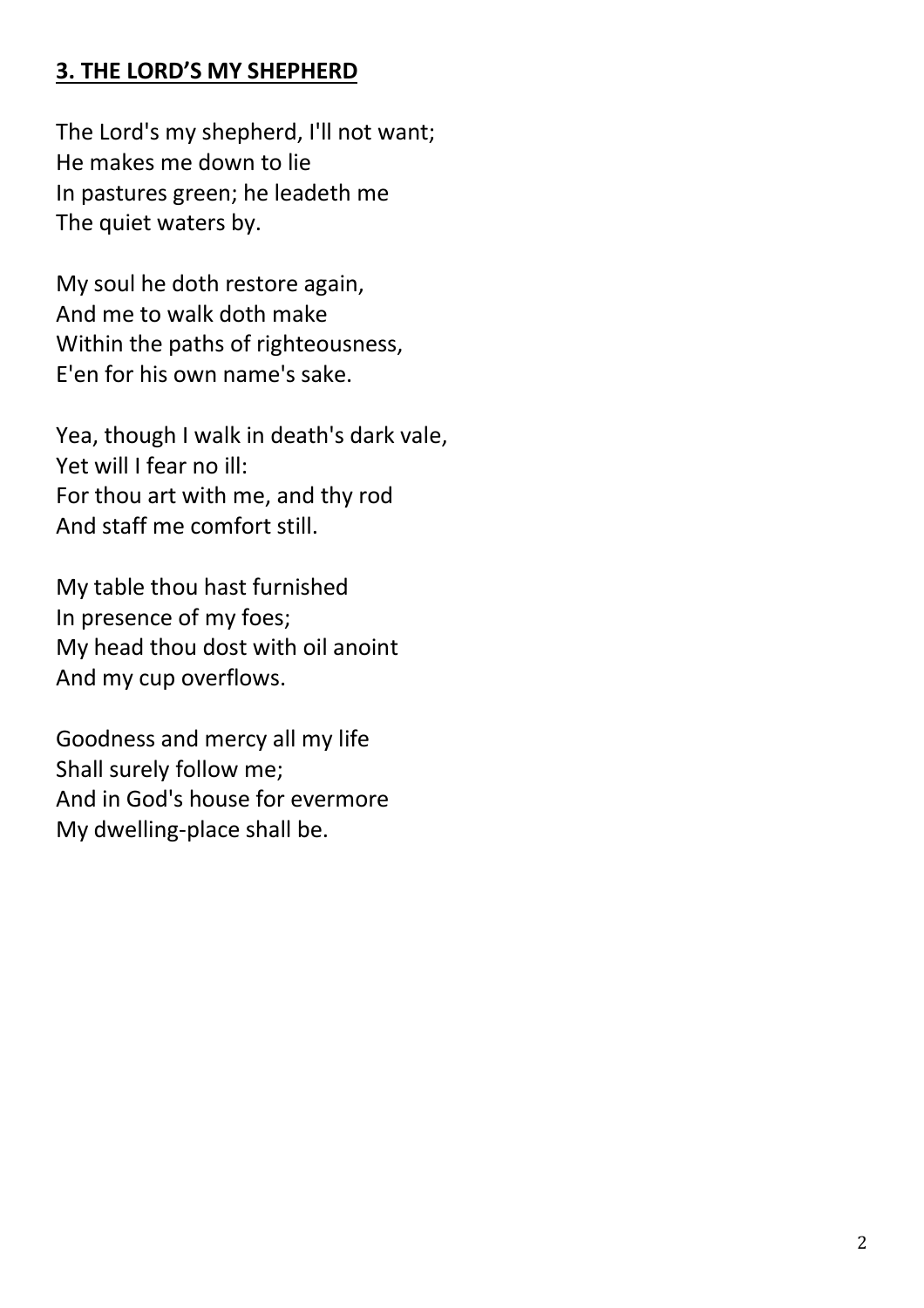## **4. HE LEADETH ME**

He leadeth me, O blessed thought! O words with heavenly comfort fraught! Whate'er I do, where'er I be Still 'tis God's hand that leadeth me.

#### *Refrain:*

He leadeth me, He leadeth me, By His own hand He leadeth me; His faithful foll'wer I would be, For by His hand He leadeth me.

Sometimes 'mid scenes of deepest gloom, Sometimes where Eden's bowers bloom, By waters still, o'er troubled sea, Still 'tis His hand that leadeth me.

Lord, I would place my hand in Thine, Nor ever murmur nor repine; Content, whatever lot I see, Since 'tis my God that leadeth me.

And when my task on earth is done, When by Thy grace the vict'ry's won, E'en death's cold wave I will not flee, Since God through Jordan leadeth me.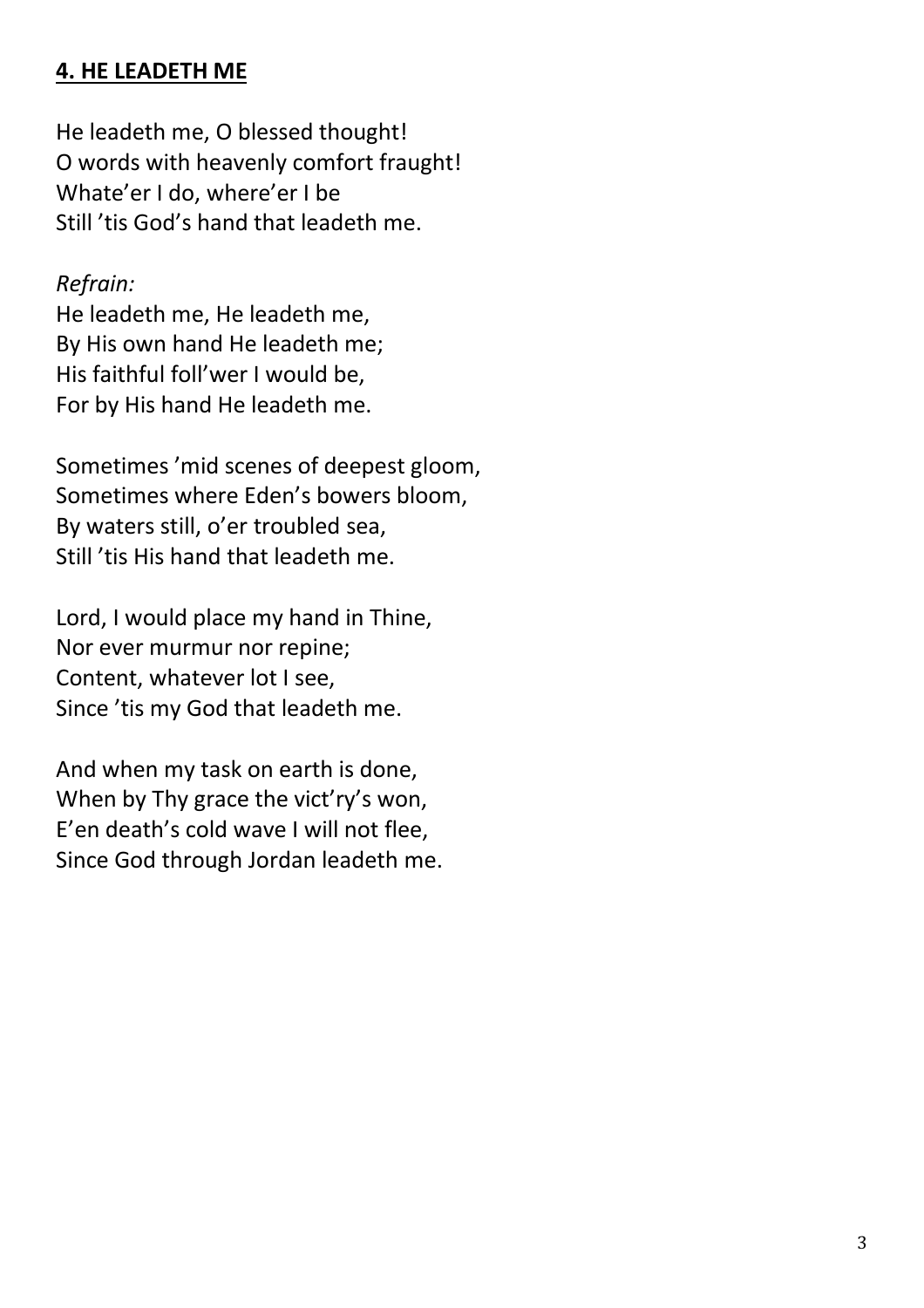# **5. THE STEADFAST LOVE OF THE LORD**

The steadfast love of the Lord never ceases His mercies never come to an end

They are new every morning, new every morning Great is Thy faithfulness O Lord Great is Thy faithfulness

# **6. IT IS WELL**

Grander earth has quaked before Moved by the sound of His voice Seas that are shaken and stirred Can be calmed and broken for my regard

Through it all, through it all, my eyes are on You Through it all, through it all, It is well Through it all, through it all, my eyes are on You It is well with me

Far be it from me to not believe Even when my eyes can't see And this mountain that's in front of me Will be thrown into the midst of the sea

So let go my soul and trust in Him The waves and wind still know His name It is well with my soul (x3) It is well, it is well with my soul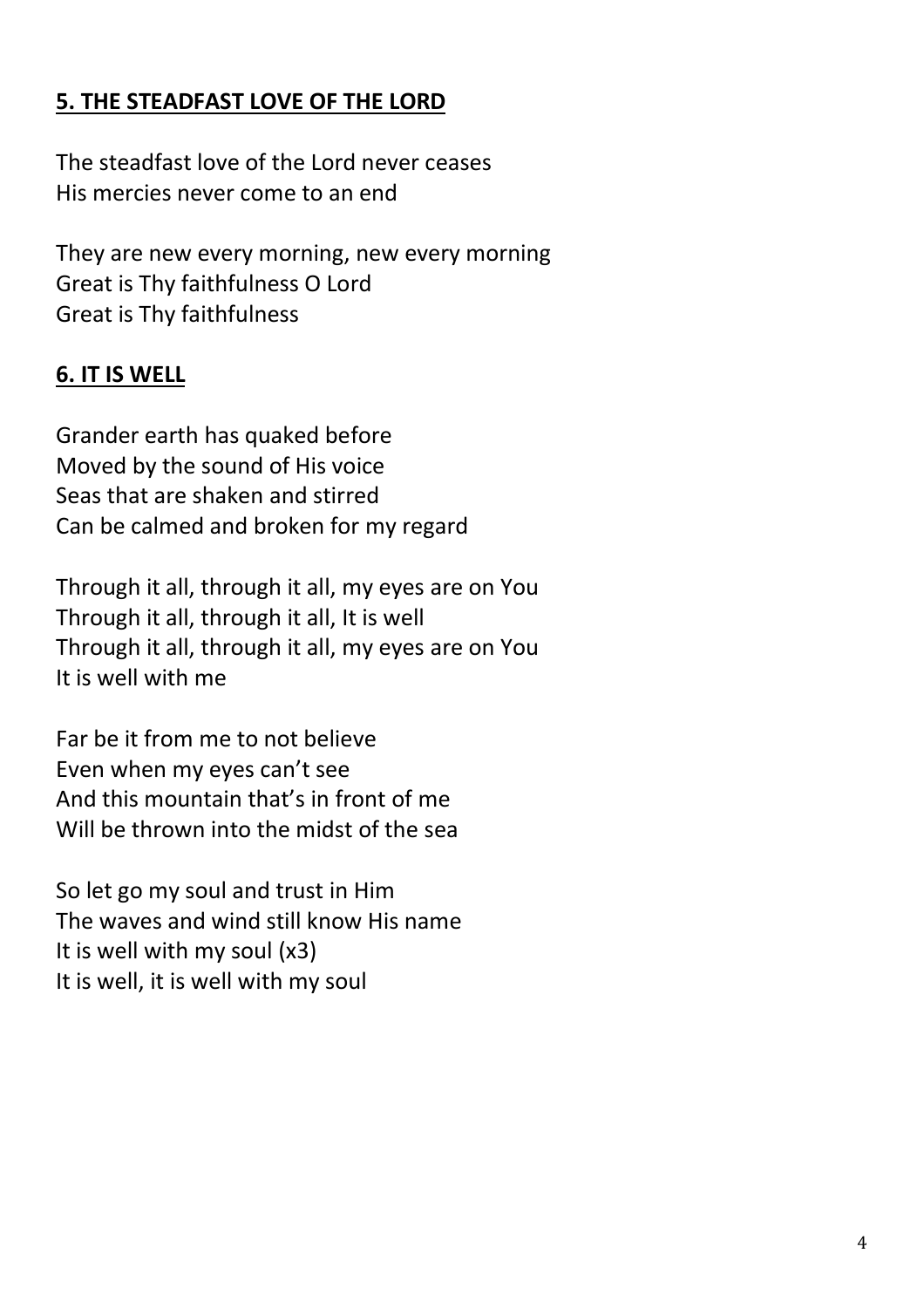#### **7. IN CHRIST ALONE**

In Christ alone my hope is found; He is my light, my strength, my song; This cornerstone, this solid ground, Firm through the fiercest drought and storm.

What heights of love, what depths of peace, When fears are stilled, when strivings cease! My comforter, my all in all Here in the love of Christ I stand.

In Christ alone, Who took on flesh, Fullness of God in helpless babe! This gift of love and righteousness, Scorned by the ones He came to save.

Till on that cross as Jesus died, The wrath of God was satisfied; For every sin on Him was laid Here in the death of Christ I live.

There in the ground His body lay, Light of the world by darkness slain; Then bursting forth in glorious day, Up from the grave He rose again!

And as He stands in victory, Sin's curse has lost its grip on me; For I am His and He is mine— Bought with the precious blood of Christ.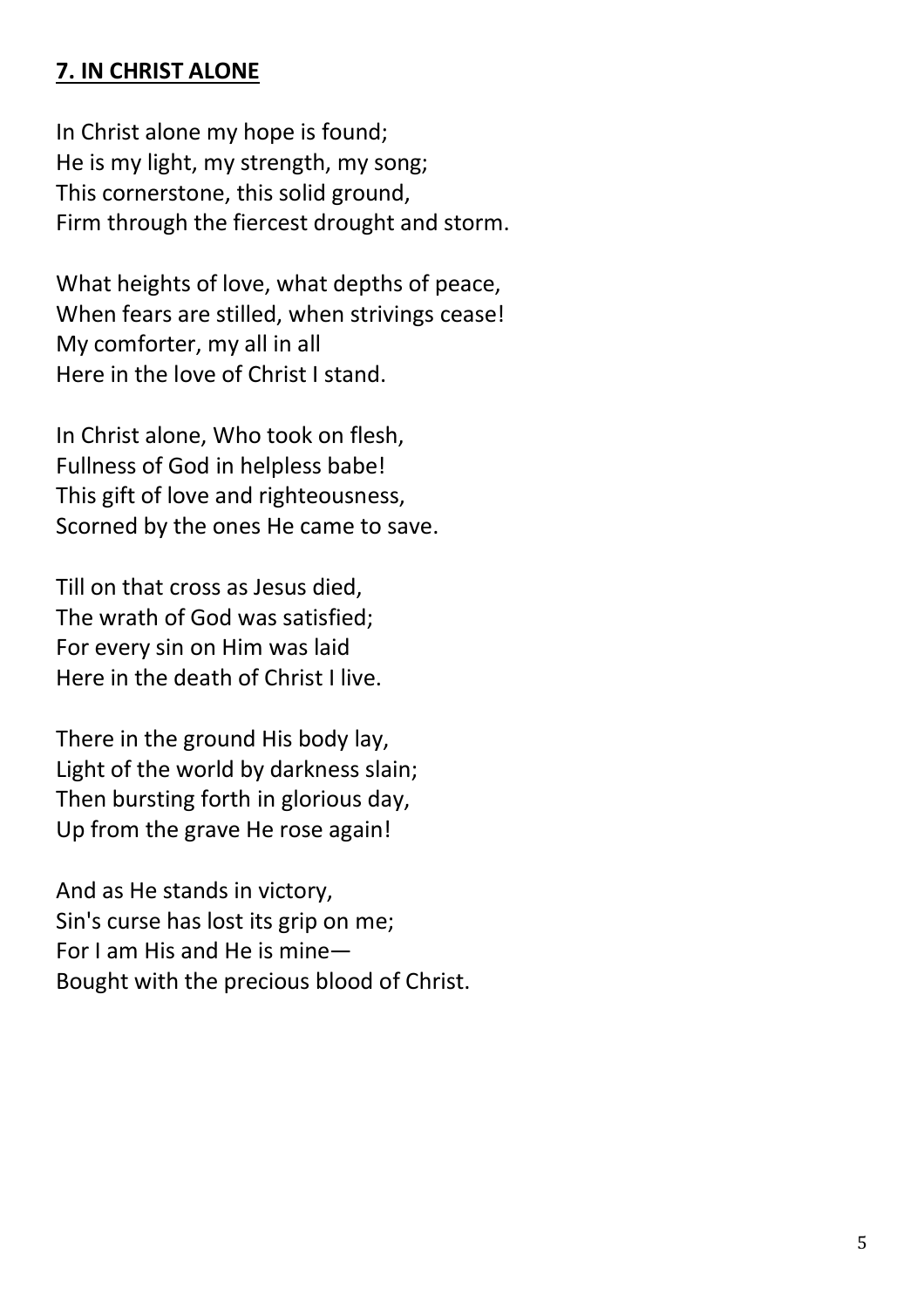#### **8. JESUS LOVES ME**

Jesus loves me! This I know, For the Bible tells me so; Little ones to Him belong; They are weak, but He is strong.

*Refrain:*

Yes, Jesus loves me! Yes, Jesus loves me! Yes, Jesus loves me! The Bible tells me so.

Jesus loves me! He who died Heaven's gate to open wide; He will wash away my sin, Let His little child come in.

Jesus loves me, loves me still, When I'm very weak and ill; From His shining throne on high, Comes to watch me where I lie.

Jesus loves me! He will stay Close beside me all the way; Thou hast bled and died for me, I will henceforth live for Thee.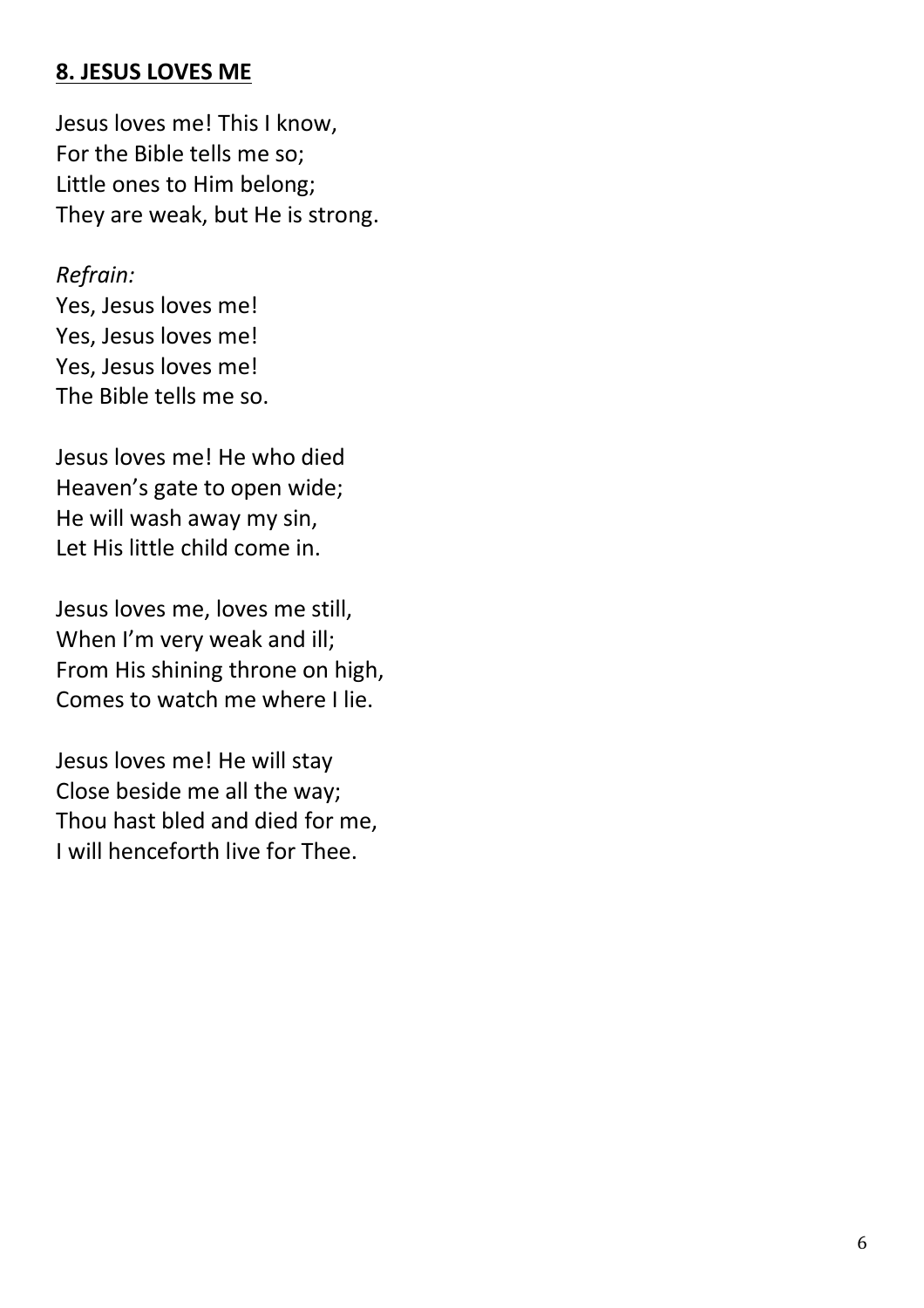## **9. IT IS WELL WITH MY SOUL**

When peace like a river, attendeth my way, When sorrows like sea billows roll; Whatever my lot, thou hast taught me to say, It is well, it is well, with my soul.

*Refrain:* It is well (it is well) With my soul, (with my soul) It is well, it is well with my soul.

Though Satan should buf-fet, though trials should come, Let this blest assurance control, That Christ has regarded my helpless estate, And hath shed His own blood for my soul.

My sin, oh, the bliss of this glorious thought! My sin, not in part but the whole, Is nailed to the cross, and I bear it no more, Praise the Lord, praise the Lord, o my soul!

And, Lord, haste the day when my faith shall be sight, The clouds be rolled back as a scroll, The trump shall resound, and the Lord shall descend, Even so, it is well with my soul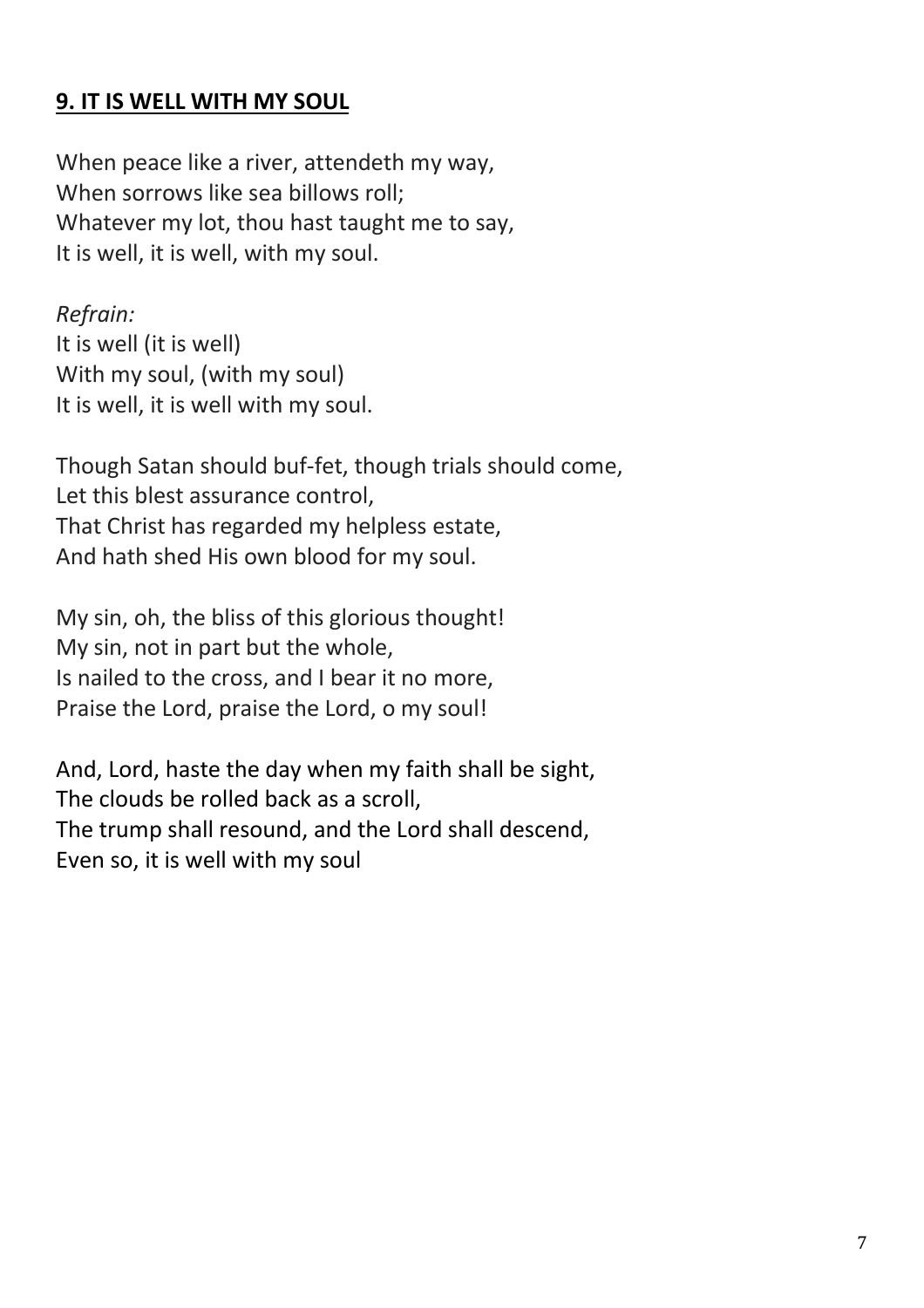### **10. HYMN OF PROMISE**

In the bulb there is a flower; in the seed, an apple tree; In cocoons, a hidden promise: butterflies will soon be free! In the cold and snow of winter there's a spring that waits to be, Unrevealed until its season, something God alone can see.

There's a song in every silence, seeking word and melody; There's a dawn in every darkness, bringing hope to you and me. From the past will come the future; what it holds, a mystery, Unrevealed until its season, something God alone can see.

In our end is our beginning; in our time, infinity; In our doubt there is believing; in our life, eternity, In our death, a resurrection; at the last, a victory, Unrevealed until its season, something God alone can see.

### **11. LEAD ME, LORD**

Lead me, Lord, lead me in thy righteousness; make thy way plain before my face. For it is thou, Lord, thou, Lord only, that makest me dwell in safety.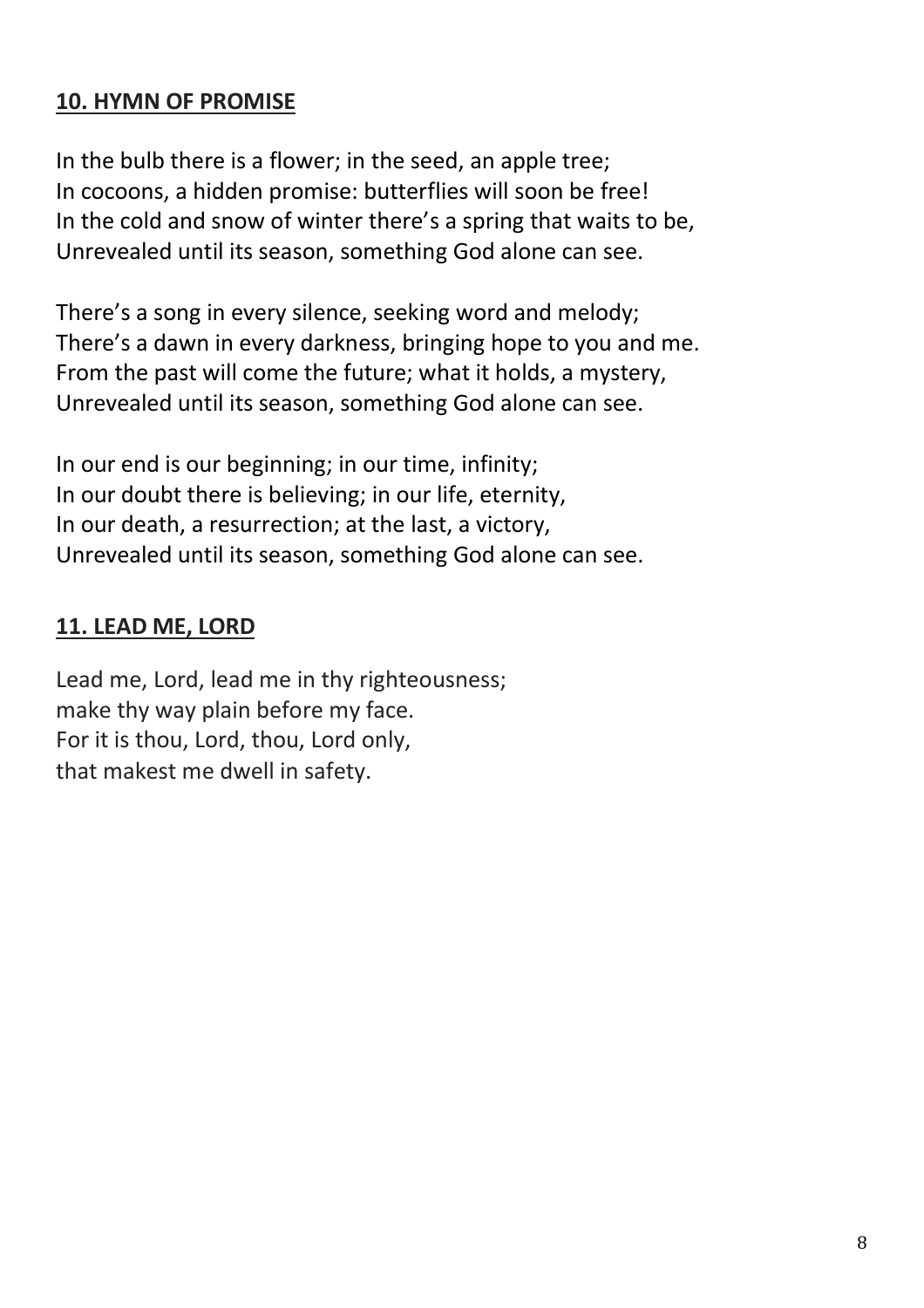# **12. 'TIS SO SWEET TO TRUST IN JESUS**

'Tis so sweet to trust in Jesus, And to take Him at His Word; Just to rest upon His promise, And to know, "Thus saith the Lord!"

#### *Refrain:*

Jesus, Jesus, how I trust Him! How I've proved Him o'er and o'er! Jesus, Jesus, precious Jesus! O for grace to trust Him more!

O how sweet to trust in Jesus, Just to trust His cleansing blood And in simple faith to plunge me Neath the healing, cleansing flood!

Yes, 'tis sweet to trust in Jesus, Just from sin and self to cease; Just from Jesus simply taking Life and rest, and joy and peace

I'm so glad I learned to trust thee, Precious Jesus, Savior, Friend; And I know that thou art with me, Wilt be with me to the end.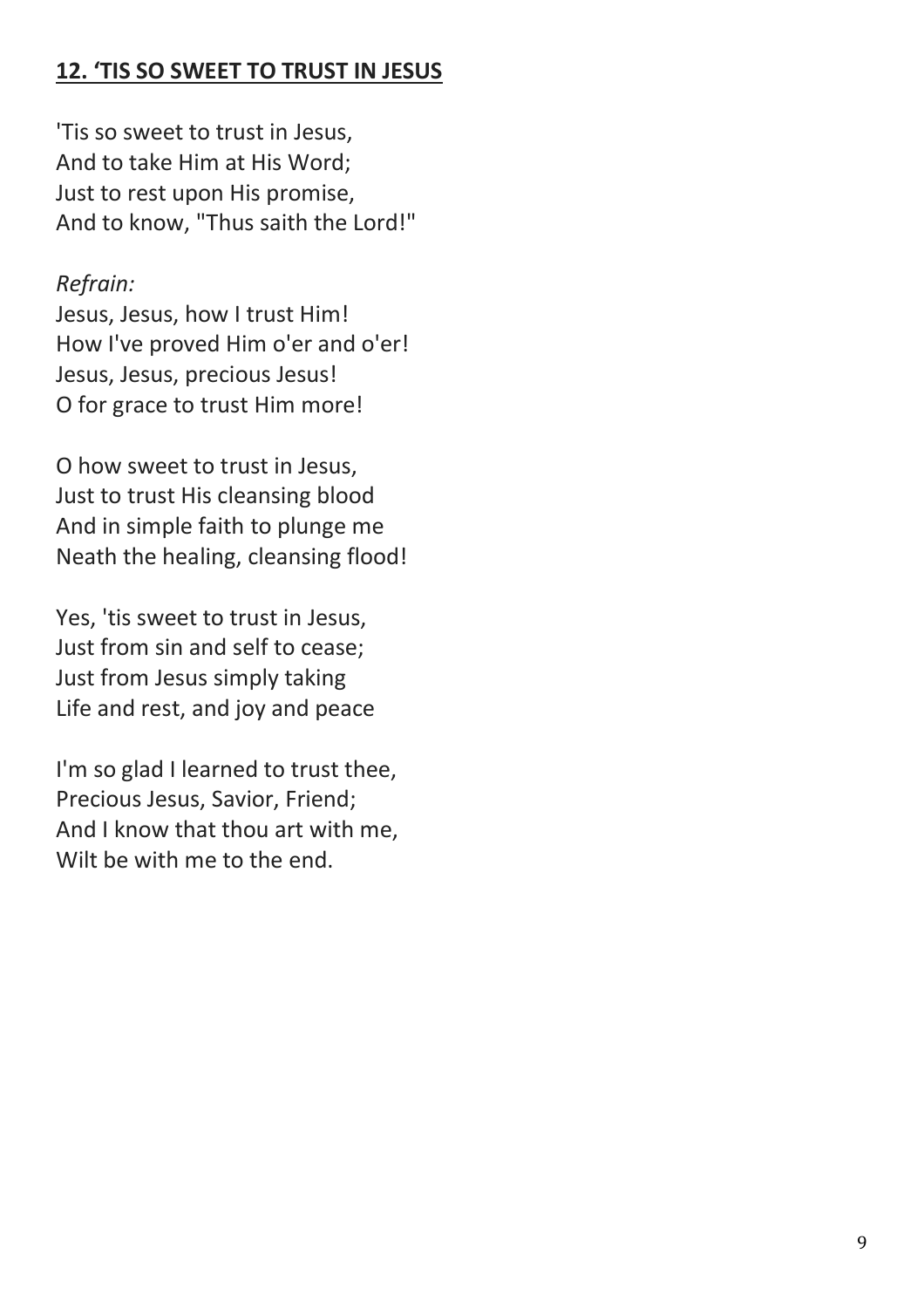### **13. COME, O THOU TRAVELER UNKNOWN**

Come, O thou Traveller unknown, whom still I hold, but cannot see! My company before is gone, and I am left alone with thee; With thee all night I mean to stay and wrestle till the break of day.

I need not tell thee who I am, my misery or sin declare; thyself hast called me by my name, look on thy hands and read it there. But who, I ask thee, who art thou? Tell me thy name, and tell me now.

Yield to me now ---for I am weak but confident in self-despair! Speak to my heart, in blessing speak, be conquered by my instant prayer; Speak, or thou never hence shalt move, and tell me if thy name is Love.

'Tis Love! 'tis Love! Thou diedst for me, I hear thy whisper in my heart. The morning breaks, the shadows flee, pure Universal Love thou art: To me, to all, thy mercies move thy nature, and thy name is Love.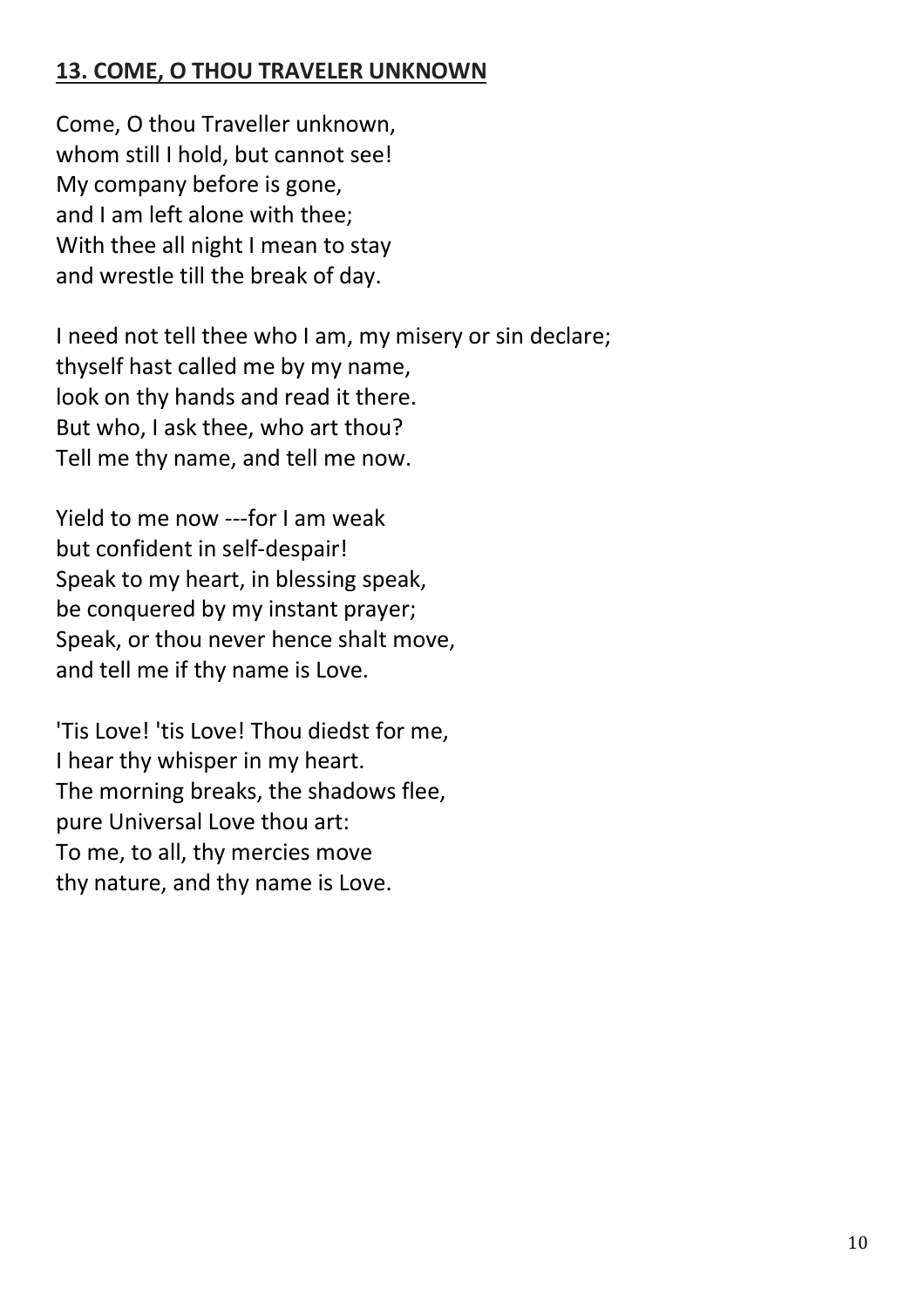# **14. MY HOPE IS BUILT ON NOTHING LESS**

My hope is built on nothing less Than Jesus' blood and righteousness. I dare not trust the sweetest frame, But wholly lean on Jesus' name.

#### *Refrain:*

On Christ the solid rock I stand, All other ground is sinking sand; All other ground is sinking sand.

When darkness veils His lovely face, I rest on His unchanging grace. In every high and stormy gale, My anchor holds within the veil.

His oath, His covenant, His blood support me in the whelming flood. When all around my soul gives way, He then is all my hope and stay.

When He shall come with trumpet sound, O may I then in Him be found! Dressed in His righteousness alone, Faultless to stand before the throne!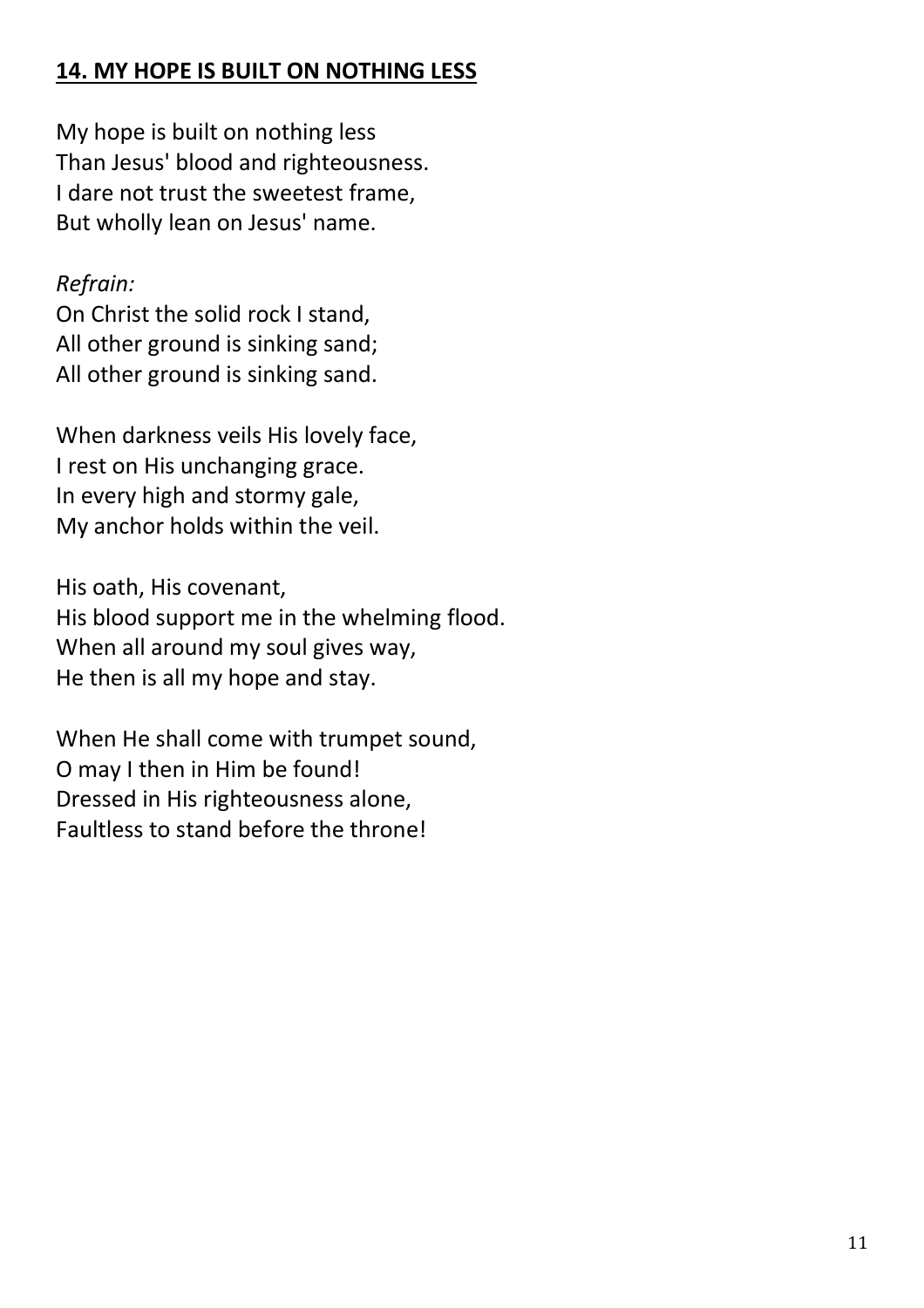# **15. GOOD GOOD FATHER**

Oh, I've heard a thousand stories of what they think you're like But I've heard the tender whisper of love in the dead of night And you tell me that you're pleased And that I'm never alone

#### *Chorus:*

You're a Good, Good Father It's who you are, it's who you are, it's who you are And I'm loved by you It's who I am, it's who I am, it's who I am

Oh, and I've seen many searching for answers far and wide But I know we're all searching For answers only you provide Cause you know just what we need Before we say a word

Cause you are perfect in all of your ways You are perfect in all of your ways You are perfect in all of your ways to us

Oh, it's love so undeniable I, I can hardly speak Peace so unexplainable I, I can hardly think

As you call me deeper still (x3) Into love, love, love

# 良善天父

我曾听无数人在述说 你是怎样的神 但夜里我却听见你 温柔慈爱声音 对我说 你喜悦我 你永远都不离弃

### 副歌:

You're a Good, Good Father 那就是你 那就是你 我是你所爱 那就是我 那就是我 那就是我

我看世人不停在寻找 人生的解答 但我却知道问题 是只有你能够回答 在我还没开口 你就知道我所求

因你是我完全的天父 因你是我完全的天父 因你是我完全的 阿爸天父

你的爱实在太过奇妙 是我无法说明 这难以理解的安息 是我无法测度

你呼召我更深的 (x 3) 沉浸在你爱里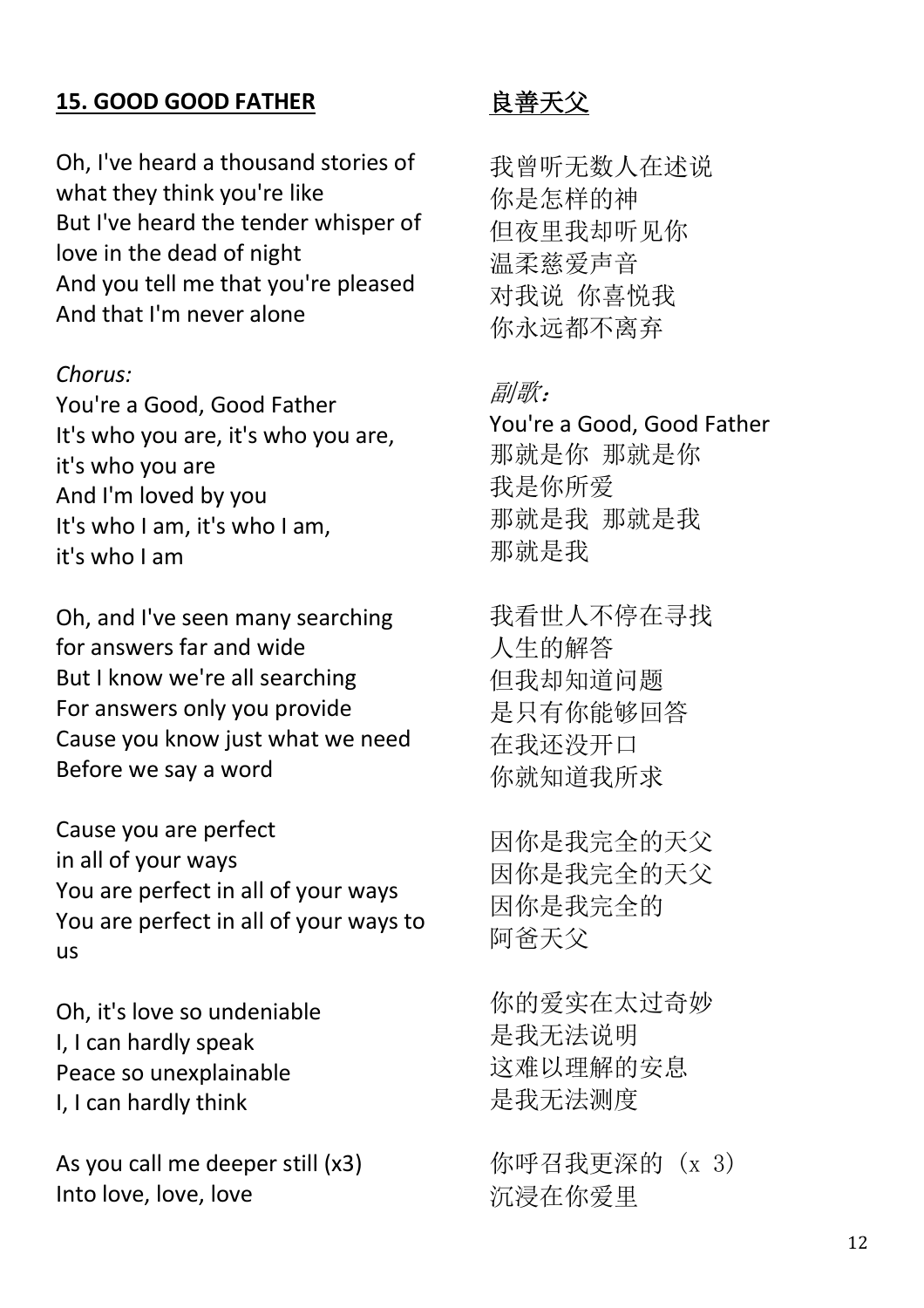#### **16. 10,000 REASONS**

#### *Chorus:*

Bless the Lord oh my soul Oh my soul, worship His Holy name Sing like never before, oh my soul I'll worship Your Holy name

- The sun comes up it's a new day dawning It's time to sing Your song again Whatever may pass and whatever lies before me Let me be singing when the evening comes
- You're rich in love and You're slow to anger Your name is great and Your heart is kind For all Your goodness I will keep on singing Ten thousand reasons for my heart to find

And on that day when my strength is failing The end draws near and my time has come Still my soul will sing Your praise unending Ten thousand years and then forevermore

# 我的灵赞美你

副歌: 我的灵 赞美你,灵,魂和我 赞美你的圣名 像第一次开口,灵,魂,我 要赞美你的圣名

太阳升起 新的一天来临 又是时候 唱你的歌 不管发生过什么 不管接下来如何 让我在黄昏前 在赞美神

你充满爱 又不轻易发怒 你名伟大 心和意 善良 因你 的美善 我愿继续歌唱 一万个理由 也解释不完

直到那天 我的精力衰退 接近终点 时间不多了 我依然赞美 歌声不间断 一万年后 再唱个一万年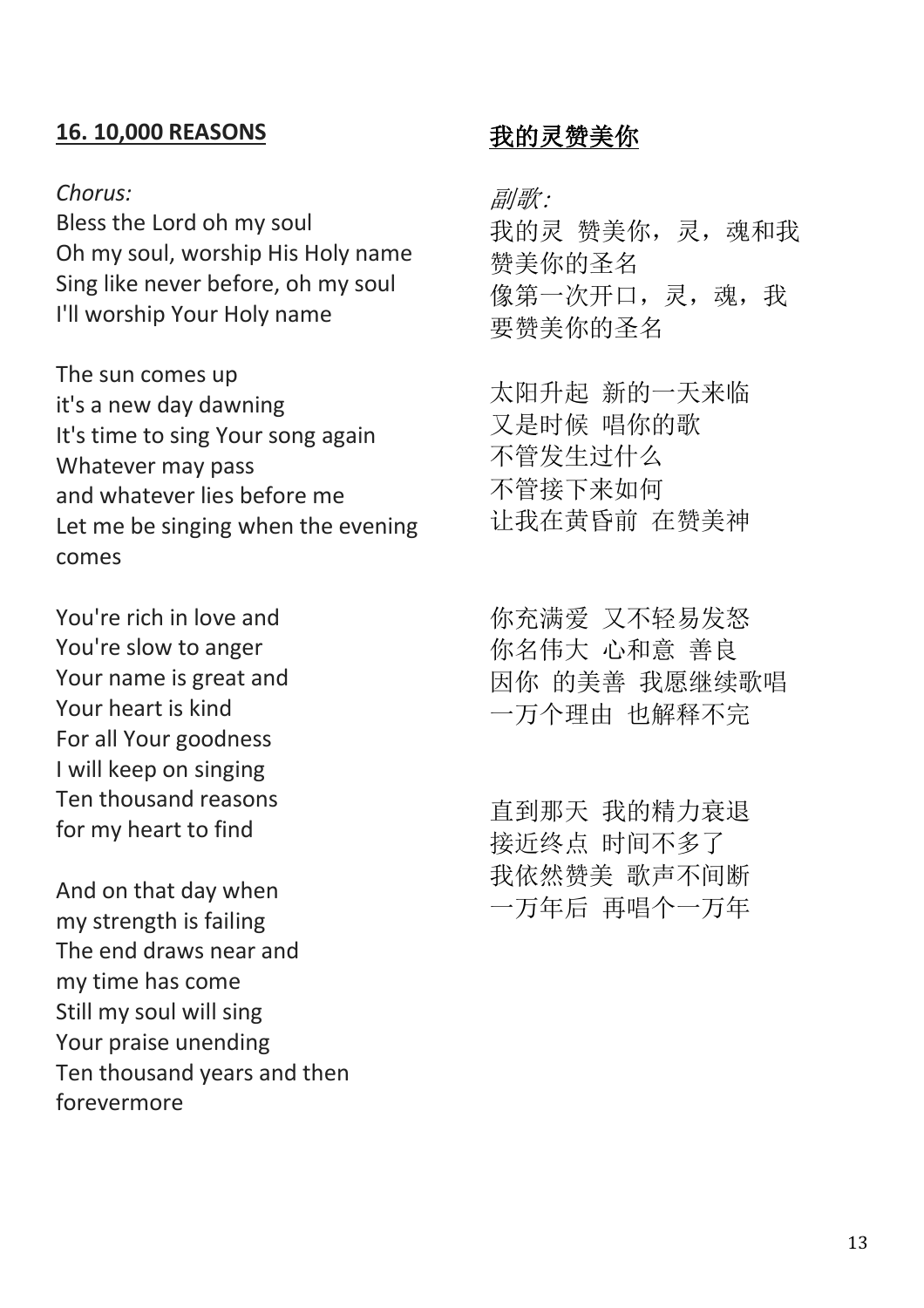# **17. AMAZING GRACE (MY CHAINS ARE GONE)**

Amazing grace, how sweet the sound That saved a wretch like me I once was lost, but now I'm found Was blind, but now I see

'Twas grace that taught my heart to fear And grace my fears relieved How precious did that grace appear The hour I first believed

#### *Refrain:*

My chains are gone; I've been set free My God, my Saviour has ransomed me And like a flood, His mercy reigns Unending love, amazing grace

The Lord has promised good to me His Word my hope secure He will my shield and portion be As long as life endures

The earth shall soon dissolve like snow The sun forbear to shine But God, Who called me here below Will be forever mine (x 3)

# 奇异恩典(锁链已脱)

奇异恩典,何等甘甜, 我罪已得赦免! 前我失丧,今被寻回, 瞎眼今得看见。

如此恩典,使我敬畏, 使我心得安慰! 初信之时,我蒙恩惠, 真是何等宝贵。

副歌: 锁链得开,我得自由, 我神我救主,已救赎我, 像那洪涛,怜悯涌流,

无尽的爱,奇异恩典。

救主应许, 爱我真切, 使我今得盼望! 主是盾牌,是我产业, 是我生命保障。

天地都会,渐渐废去。 但我主永常存, 我的生命,有主看顾, 我永远属于你。(x 3)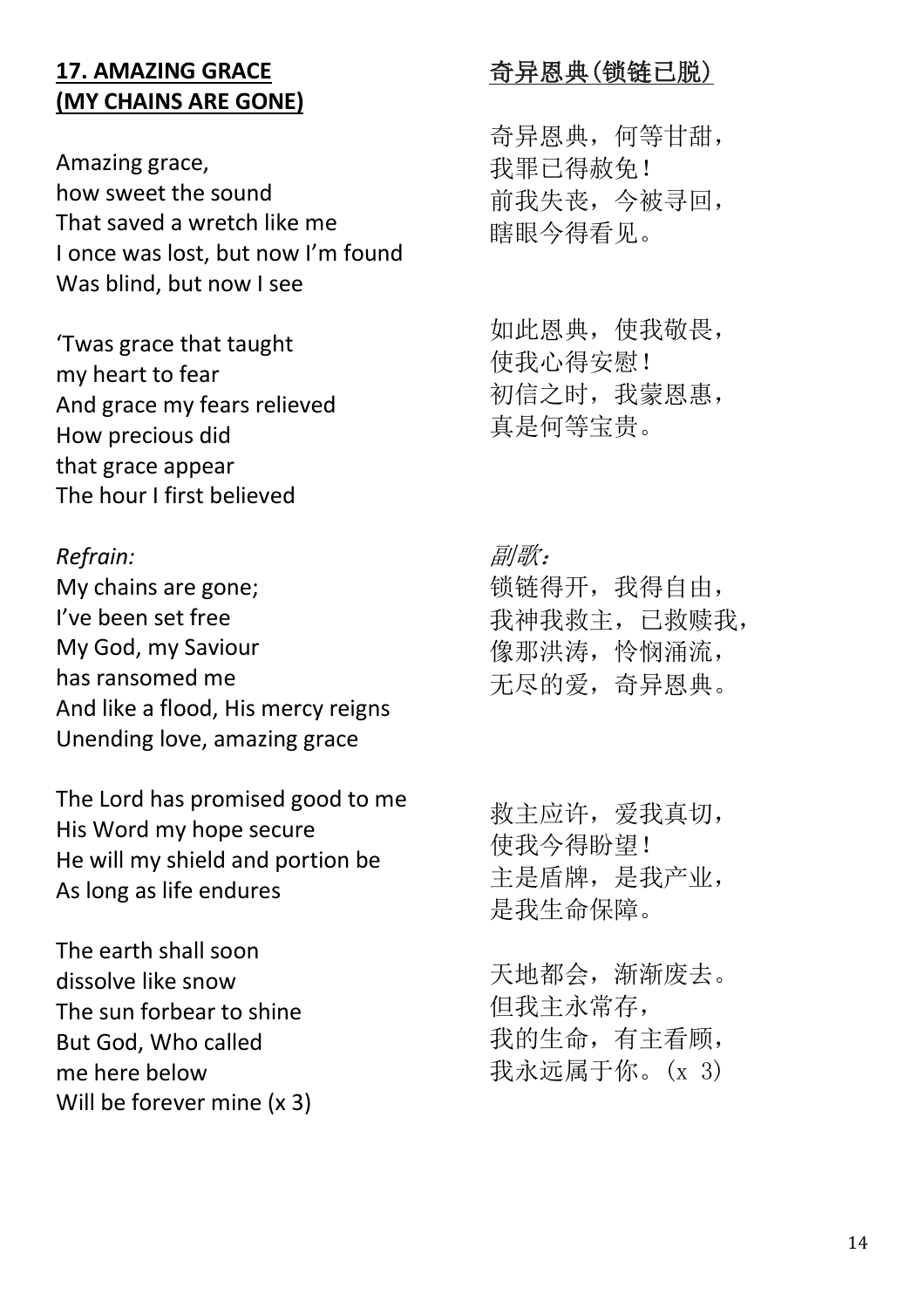#### **18. HOW GREAT THOU ART**

O Lord my God, when I in awesome wonder. Consider all the worlds Thy hands have made; I see the stars, I hear the rolling thunder, Thy power throughout the universe displayed.

*Refrain:*

Then sings my soul, my Savior God, to Thee, How great Thou art! How great Thou art!

And when I think, that God, His Son not sparing; Sent Him to die, I scarce can take it in; That on the cross, my burden gladly bearing, He bled and died to take away my sin.

When Christ shall come, with shout of acclamation. And take me home, what joy shall fill my heart. Then I shall bow, in humble adoration, And then proclaim, "My God, how great Thou art!"

# 你真伟大

主阿,我神! 我每逢举目观看, 祢手所造一切奇妙大工, 看见星宿, 又听到隆隆雷声, 祢的大能遍满了宇宙中。

副歌: 我灵歌唱, 赞美救主我神, 祢真伟大!何等伟大!

当我想到, 神竟愿差祂儿子, 降世舍命, 我几乎不领会; 主在十架, 甘愿背我的重担, 流血舍身, 为要赦免我罪。

当主再来, 欢呼声响彻天空, 何等喜乐, 主接我回天家; 我要跪下, 谦恭的崇拜敬奉, 并要颂扬, "神阿, 祢真伟大。"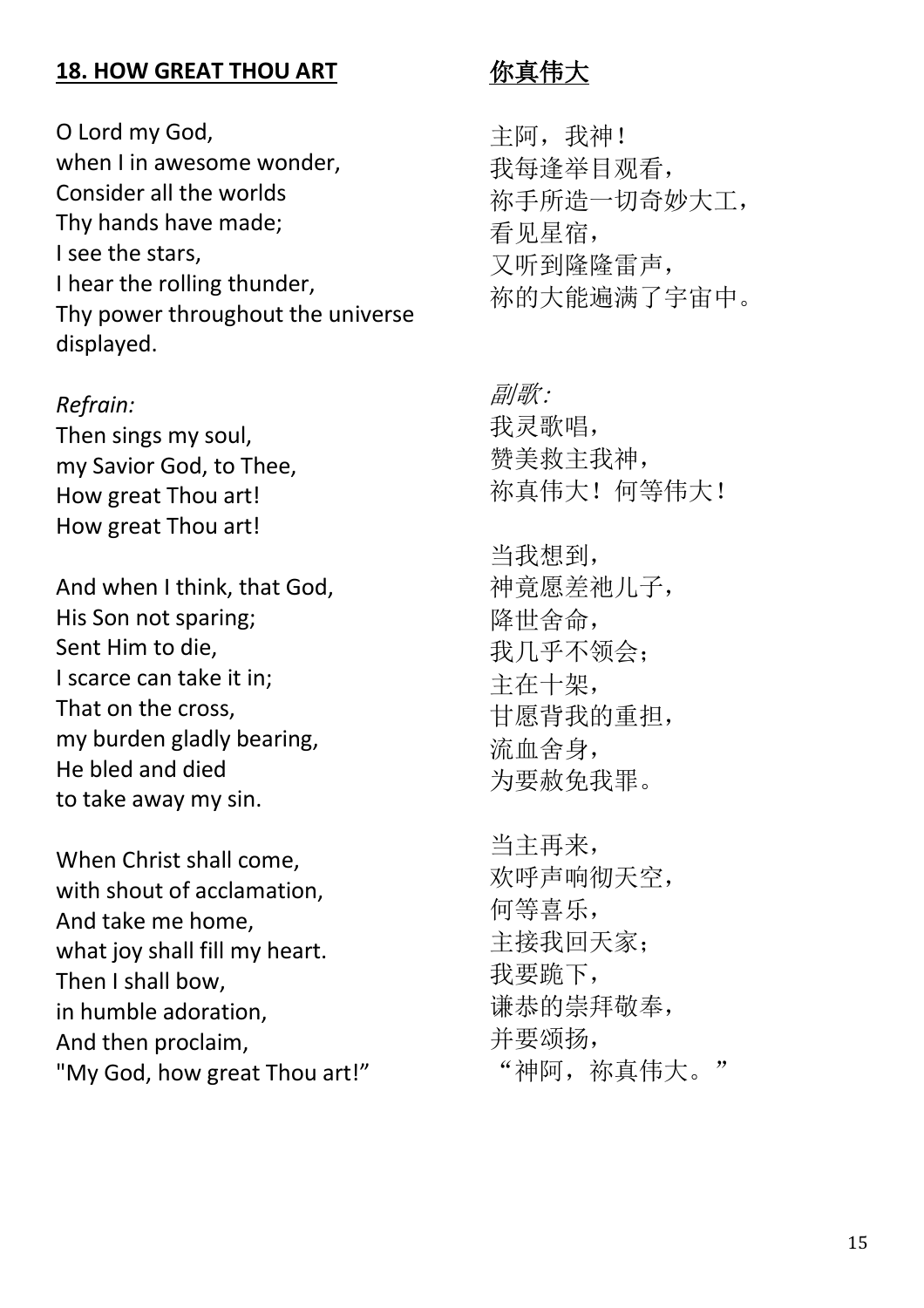#### **19. BE THOU MY VISION**

Be thou my Vision, O Lord of my heart; Naught be all else to me, save that thou art; Thou my best thought, by day or by night, Waking or sleeping, thy presence my light.

Be thou my wisdom, and thou my true word; I ever with thee and thou with me, Lord; thou and thou only, first in my heart, Great God of heaven, my treasure thou art.

Great God of heaven, my victory won, May I reach Heaven's joys, O bright Heaven's Sun! Heart of my own heart, Whatever befall, Still be my Vision, O Ruler of all.

### 成为我异象

| 恳求心中王,成为我异象, |        |
|--------------|--------|
| 万事无所慕,       | 惟主是希望! |
| 愿祢居首位,       | 日夜导思想, |
| 工作或睡觉,       | 慈容作我光。 |

| 成为我智慧,       | 成为我箴言,       |
|--------------|--------------|
| 我愿常跟祢,       | 祢作我良伴。       |
| 祢是圣天父,我得后嗣权, |              |
|              | 祢住我心殿,我与祢结连。 |

| 天上大君王, | 辉煌的太阳, |
|--------|--------|
| 我赢得胜仗, | 天乐可分享。 |
| 境遇虽无常, | 但求心中王, |
| 掌管万有者, | 永作我异象。 |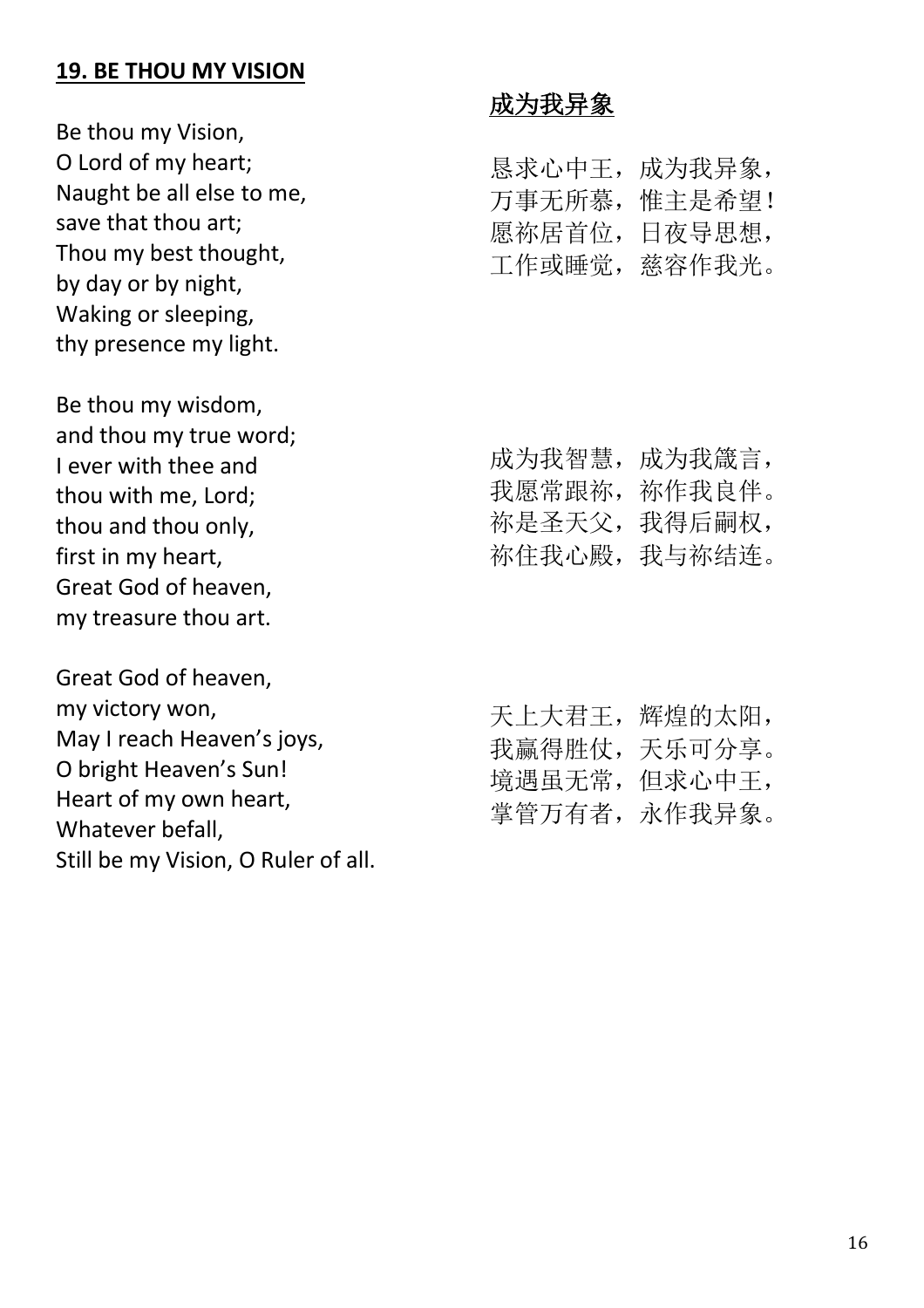### **20. BECAUSE HE LIVES**

God sent His son,

they called Him Jesus;

He came to love, heal and forgive; He lived and died

to buy my pardon,

An empty grave is there to prove my Savior lives.

#### *Refrain:*

Because He lives, I can face tomorrow; Because He lives, all fear is gone; Because I know, I know He holds the future, And life is worth the living just because He lives.

And then one day, I'll cross the river; I'll fight life's final war with pain; And then, as death gives way to victory, I'll see the lights of glory and I'll know He reigns.

# 因祂活着

神子耶稣,降生到世界, 医治拯救,世上罪人; 为赎我罪,主钉死十架, 空的坟墓却证明救主仍活着。

### 副歌:

因祂活着,我能面对明天, 因祂活着,不再惧怕; 我深知道祂掌握明天, 生命充满了希望,只因祂活着。

当我走完,人生的路程, 面对死亡,痛苦争战; 救主为我,战胜了死权, 在荣光中我见救主祂是活着!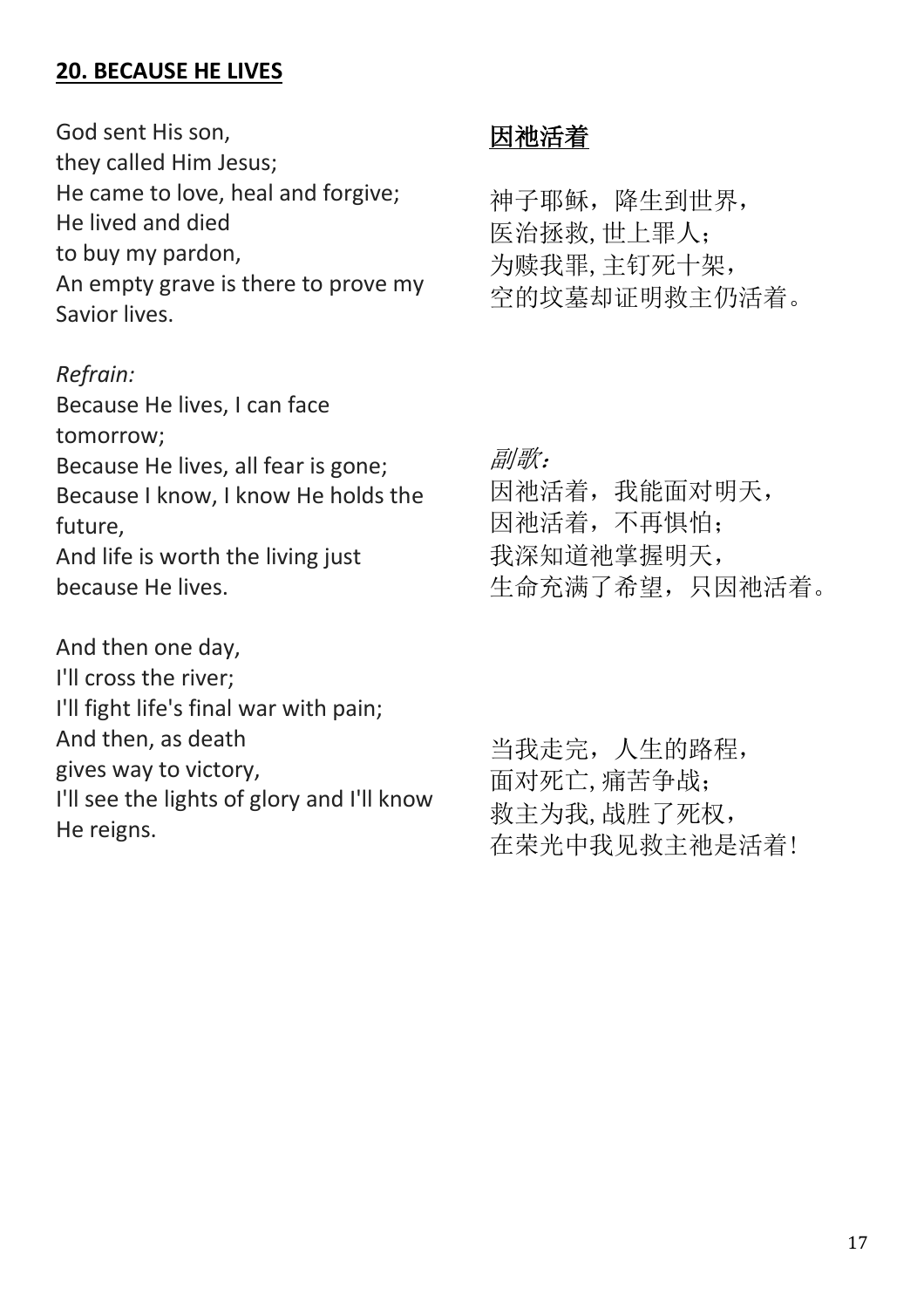## **21. WHAT A FRIEND WE HAVE IN JESUS**

What a friend we have in Jesus, all our sins and griefs to bear! What a privilege to carry everything to God in prayer!

O what peace we often forfeit, O what needless pain we bear, all because we do not carry everything to God in prayer!

Have we trials and temptations? Is there trouble anywhere? We should never be discouraged; take it to the Lord in prayer!

Can we find a friend so faithful who will all our sorrows share? Jesus knows our every weakness; take it to the Lord in prayer!

Are we weak and heavy laden, cumbered with a load of care? Precious Savior, still our refuge- take it to the Lord in prayer!

Do your friends despise, forsake you? Take it to the Lord in prayer! In his arms he'll take and shield you; you will find a solace there.

# 耶稣恩友

耶稣是我亲爱朋友, 背负我罪担我忧, 何等权利能将万事, 带到主恩座前求!

多少平安屡屡失去, 多少痛苦白白受, 皆因我们未将万事, 带到主恩座前求。

有否烦恼压着心头? 有否遇试炼,引诱? 我们切莫灰心失望, 仍到主恩座前求!

何处得此忠心朋友, 分担一切苦与忧, 我们弱点主都知透, 放心到主座前求。

劳苦多愁软弱不堪, 挂虑重担压肩头, 主是你我避难处所, 快到主恩座前求!

你若遭遇友叛亲离, 来到主恩座前求, 在主怀中必蒙护佑, 与主同在永无忧。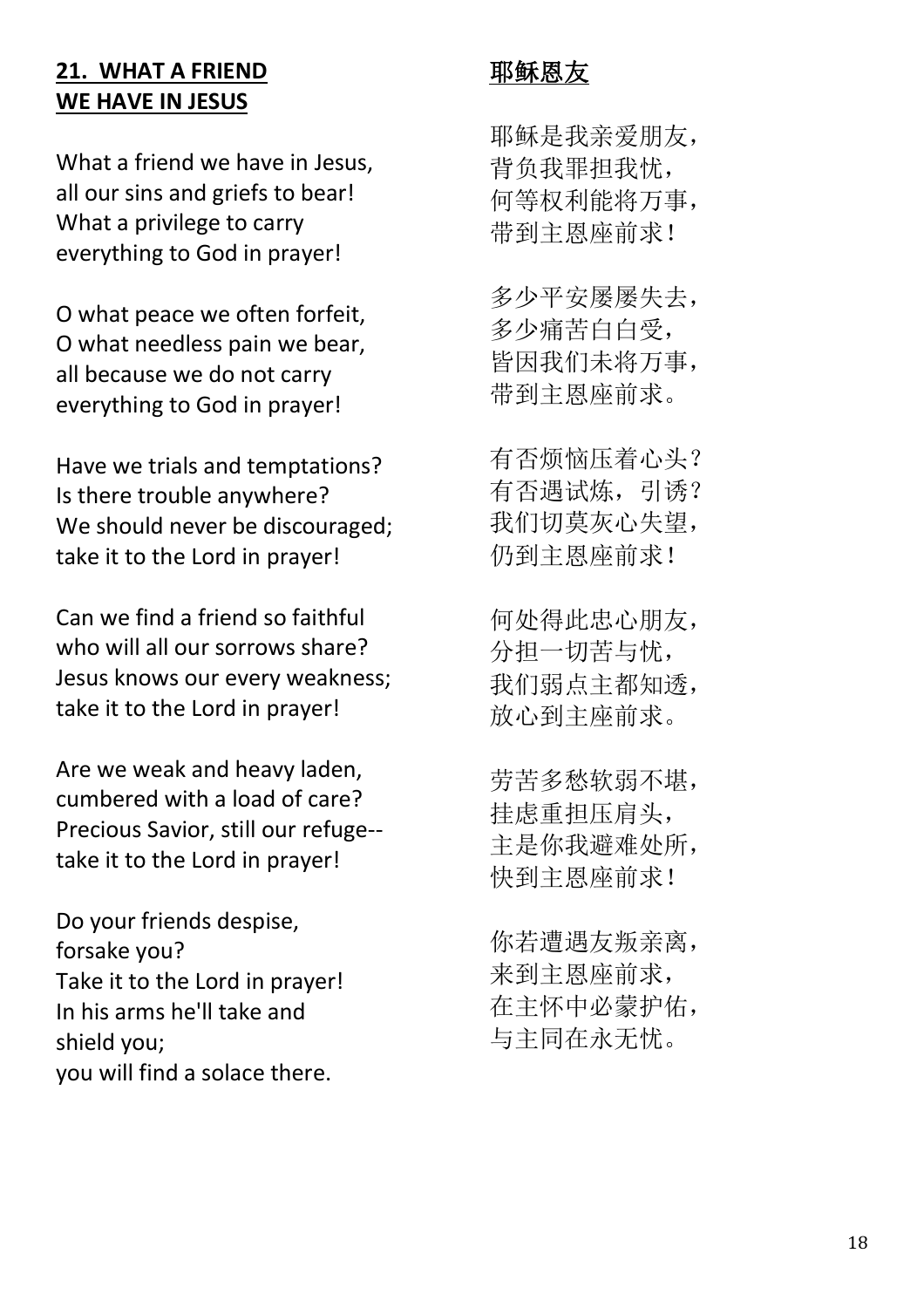#### **22. BLESSED ASSURANCE**

Blessed assurance, Jesus is mine O what a foretaste of glory divine Heir of salvation, purchase of God Born of His Spirit, washed in His blood

#### *Refrain:*

This is my story, this is my song Praising my Savior all the day long This is my story, this is my song Praising my Savior all the day long

Perfect submission, perfect delight Visions of rapture now burst on my sight Angels descending, bring from above Echoes of mercy, whispers of love

Perfect submission, all is at rest I in my Savior am happy and blest Watching and waiting, looking above Filled with His goodness, lost in His love

# 有福的确据

有福的确据, 耶稣属我! 我今得先尝主荣耀喜乐! 为神的后嗣,救赎功成, 由圣灵重生,宝血洗净。

#### 副歌:

这是我信息,我的诗歌, 赞美我救主,画夜唱和; 这是我信息,我的诗歌, 赞美我救主,画夜唱和。

完全的顺服,快乐无比, 天堂的荣耀显在我心里; 天使带信息,由天而来, 报明主怜悯, 述说主爱。

完全的顺服,完全安息, 何等的欢欣我在基督里; 做醒而祷告,等主回来, 满有主恩赐,畅我心怀。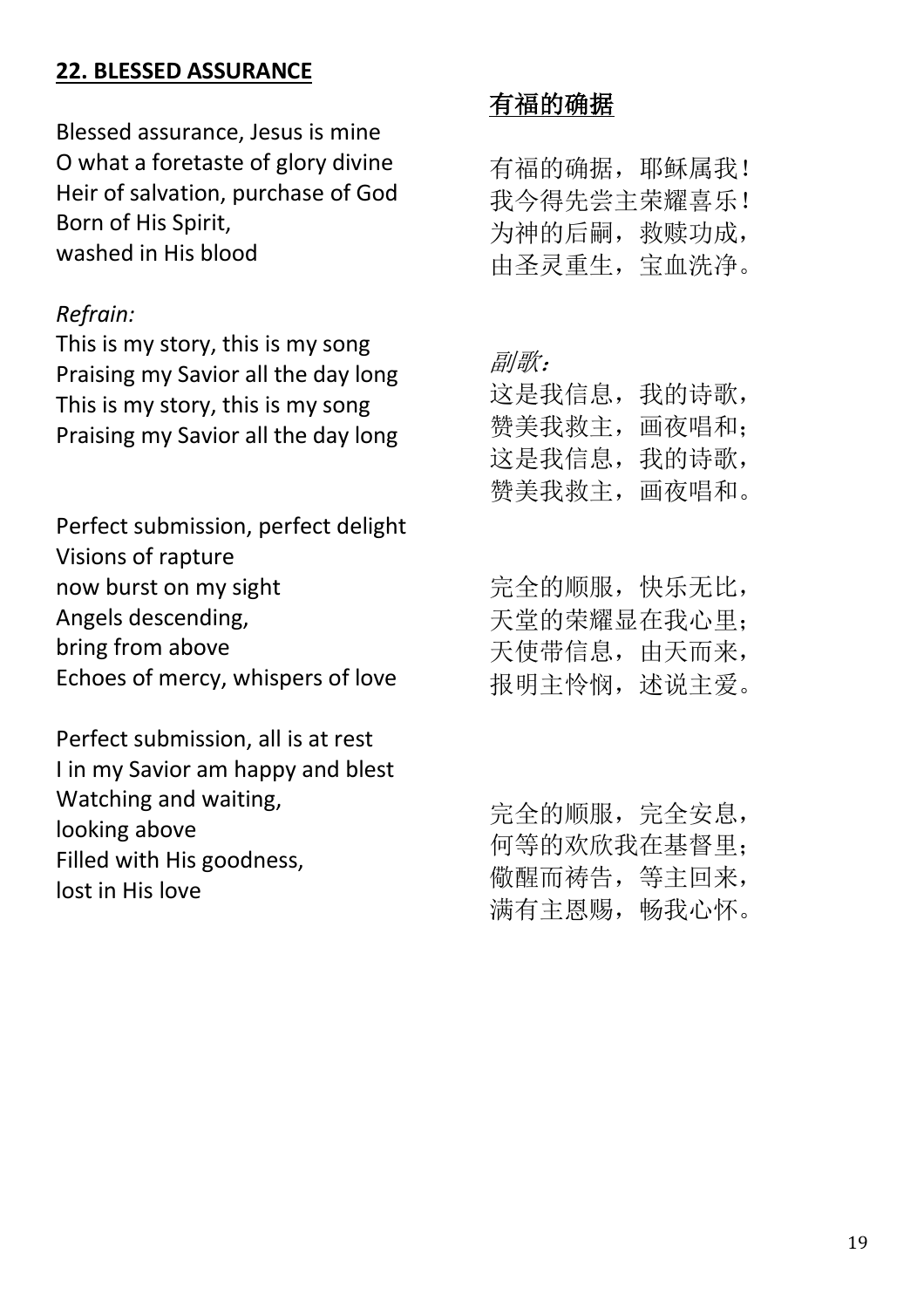### **23. AS THE DEER**

As the deer panteth for the water So my soul longs after you You alone are my hearts desire And I long to worship you

#### *Refrain:*

You alone are my strength, my shield To you alone may my spirit yield You alone are my hearts desire And I long to worship You

I want you more than gold or silver Only You can satisfy You alone are the real joy giver And the apple of my eye

You're my friend and you're my brother Even though you are a King I love you more than any other So much more than anything

# 如鹿渴慕

如同鹿切切渴慕溪水, 我灵亦渴慕追求祢; 唯有祢是我心所爱, 我渴望来敬拜祢。

#### 副歌:

祢是我的盾牌力量, 我身心灵唯降服于祢, 唯有祢是我心所爱, 我渴望来敬拜祢。

祢是我好朋友是兄弟, 又是我的大君王, 我爱祢超过爱任何人, 更超过世上万物。

我要祢胜过世上金银, 只有祢能满足我心。 唯有祢赐我真实喜乐, 祢是我眼中瞳仁。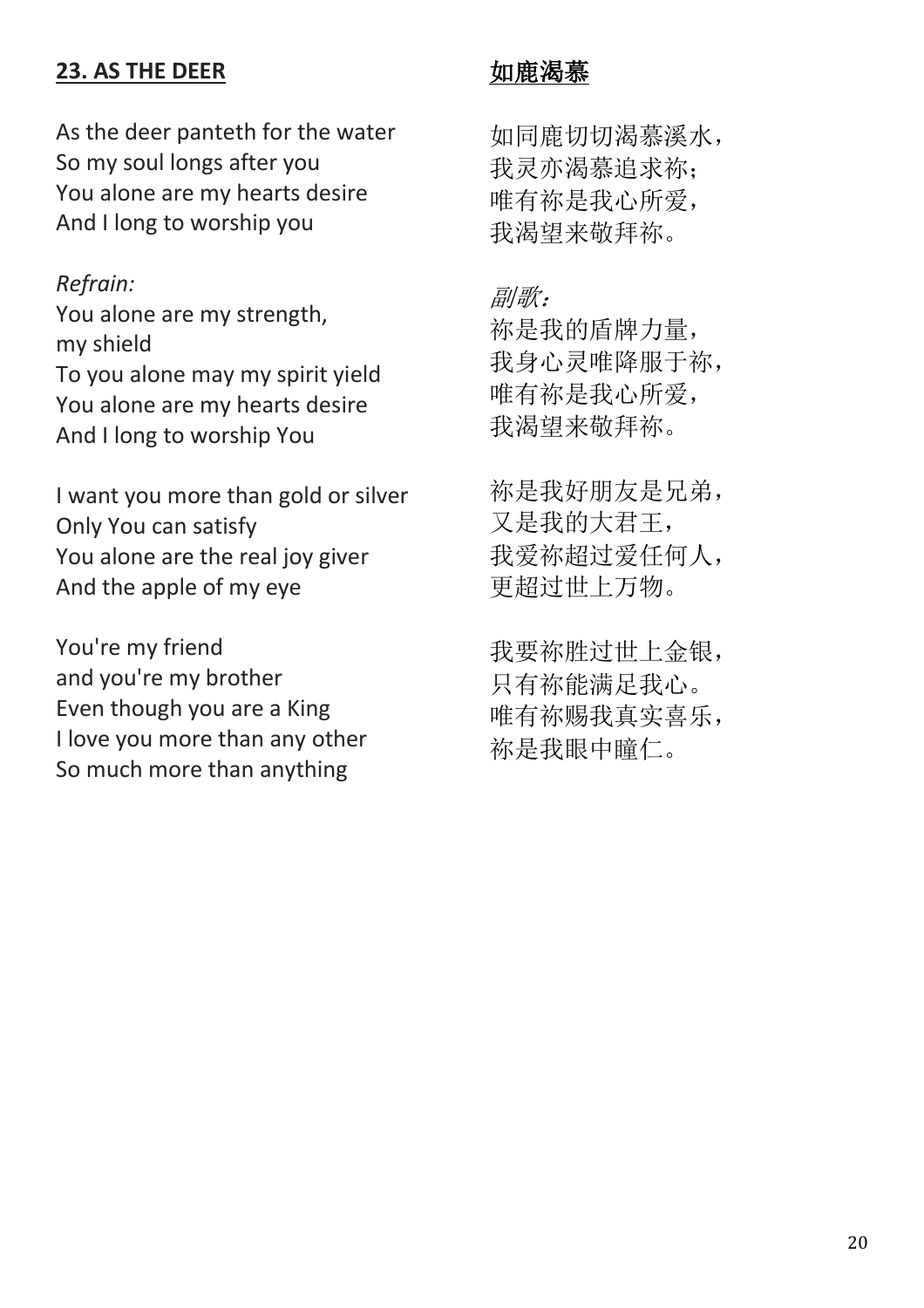#### **24. NEARER MY GOD TO THEE**

Nearer, my God, to Thee, Nearer to Thee; E'en though it be a cross That raiseth me, Still all my song shall be Nearer, my God, to Thee,

#### *Refrain:*

Nearer, my God, to Thee, Nearer to Thee.

Though, like a wanderer, The sun gone down, Darkness comes over me, My rest a stone; Yet in my dreams I'd be Nearer, my God, to Thee,

Then, with my waking thoughts Bright with Thy praise, Out of my stony griefs Bethel I'll raise, So by my woes to be Nearer, my God, to Thee,

There in my Father's home, safe and at rest, There in my Savior's love, perfectly blest; Age after age to be nearer, my God, to Thee.

### 更加与主接近

更加与主接近,更加接近! 虽然面对十架,我被高挂; 然而我仍歌唱: 更加与主接近,

副歌: 更加与主接近,更加接近!

| 虽在旷野游行, 红日西沉, |                 |
|---------------|-----------------|
| 黑暗笼罩我身,依石为枕:  |                 |
|               | 梦中还要追寻: 更加与主接近, |

醒时思想光明,只赞上帝, 立石永记此情,在拍特利; 苦痛也使我心更加与主接近,

若生欢乐羽翼,飞出云霄, 日月星辰后退,振翅高飞, 然而我仍歌唱:更加与主接近,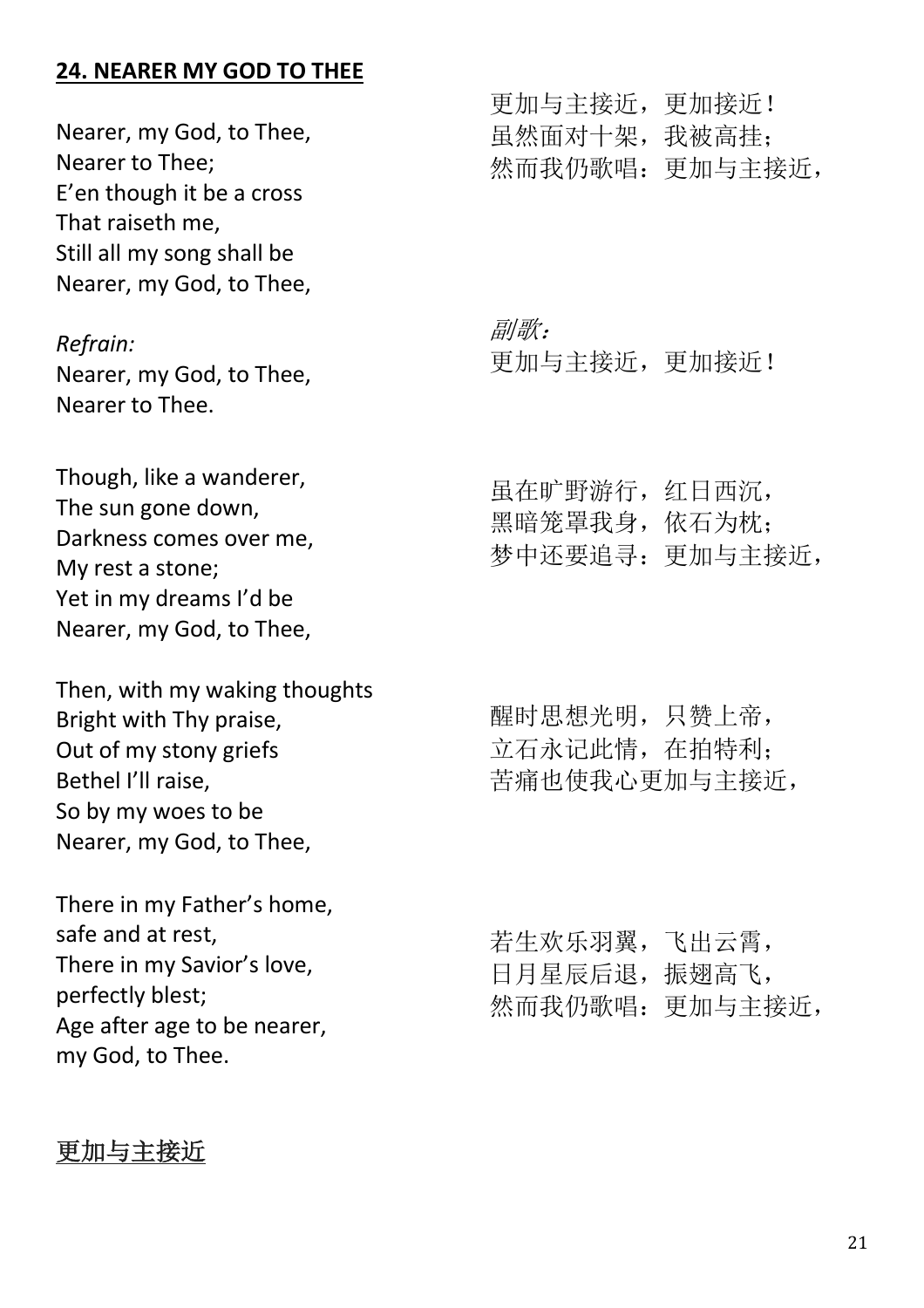#### 25. 荣耀归于真神

荣耀归于真神, 祂成就大事, 为爱世人甚至赐下独生子, 献上祂生命为人赎罪受害, 永生门已大开,人人可进来。

#### 副歌:

赞美主,赞美主,全地聆听主声; 赞美主,赞美主,万民快乐欢欣; 请来借圣子耶稣来到父前, 荣耀归主, 祂已成就大事工。

救主流宝血,何等全备救恩, 真神应许赐给凡信祂的人; 罪人中之罪魁若真心相信, 一信靠主就必得赦罪之恩。

父神启示真理, 祂成就大事, 借圣子耶稣我们欢欣无比, 将来见主面我们必更惊讶, 何等奇妙改变,更纯洁无瑕。

#### 26. 这一生最美的祝福

在无数的黑夜里,我用星星画出你, 你的恩典如晨星,让我真实的见到你, 在我的歌声里,我用音符赞美你, 你的美好是我今生颂扬的。

这一生最美的祝福,就是能认识主耶稣, 这一生最美的祝福,就是能信靠主耶稣, 走在高山深谷,祂会伴我同行,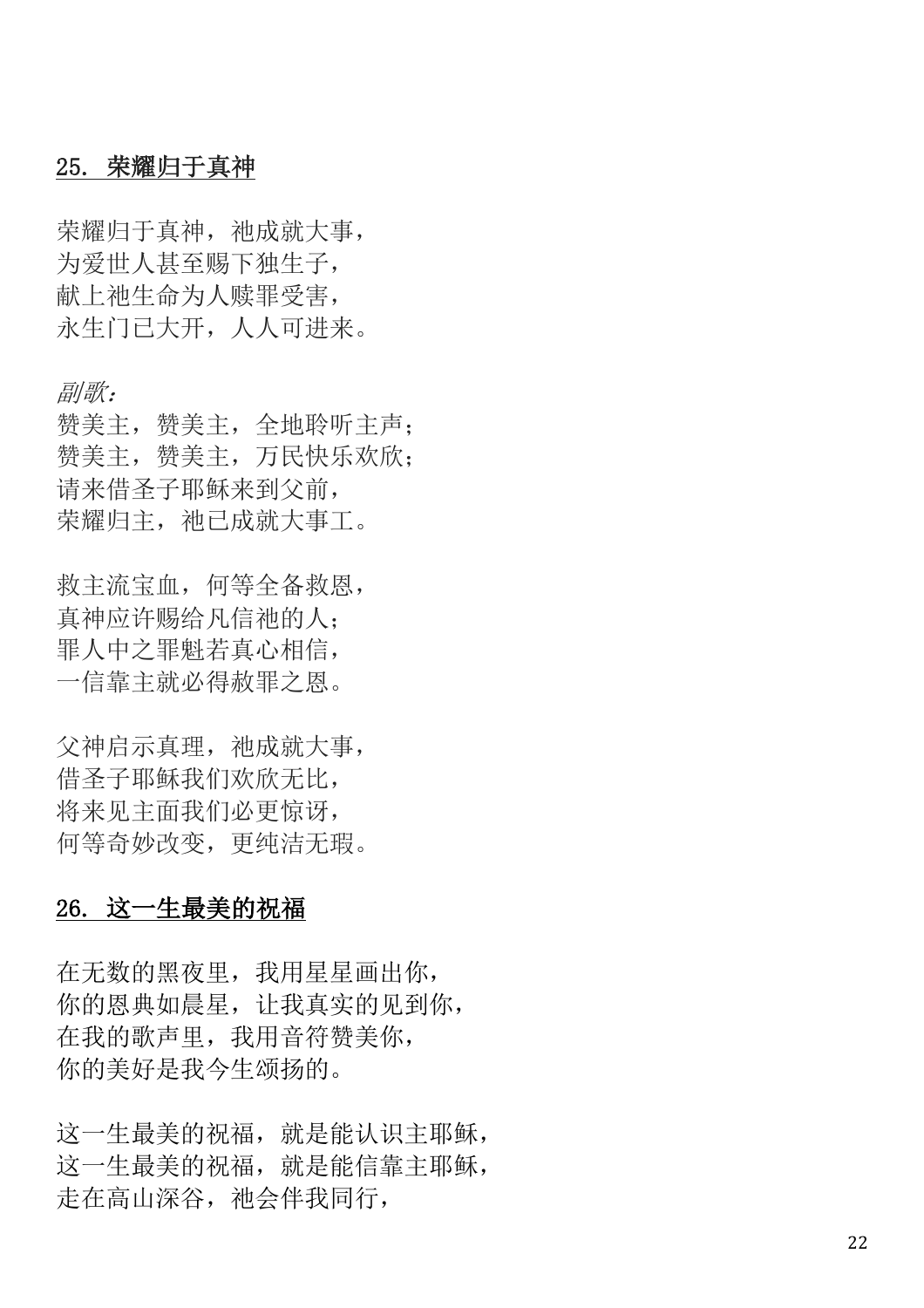我知道,这是最美的祝福。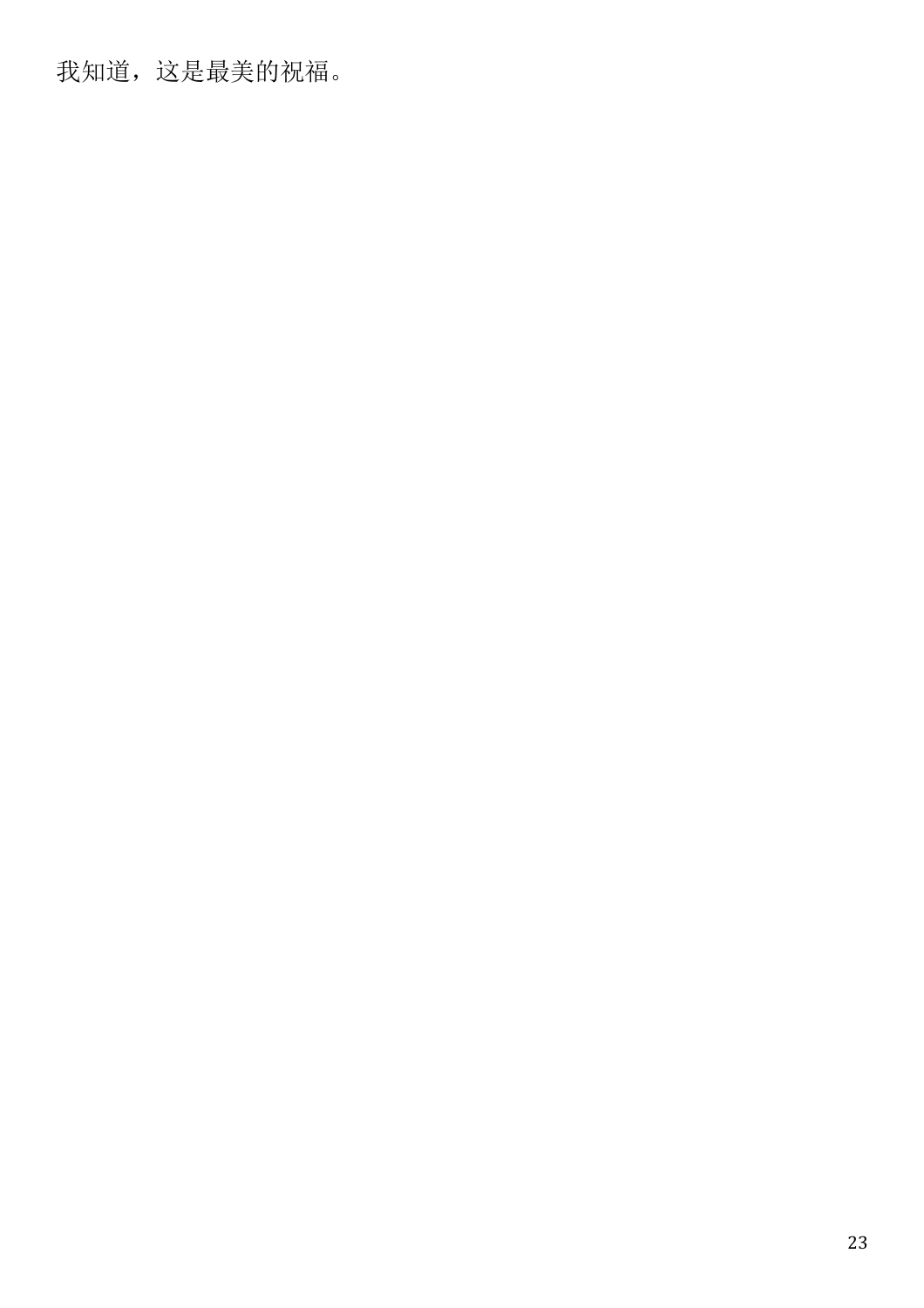# 27. 感谢神赐路旁玫瑰

| 感谢神, | 赐我救赎主, | 感谢神, | 丰富预备, |
|------|--------|------|-------|
| 感谢神, | 讨去的同在, | 感谢神, | 主常荫庇, |
| 感谢神, | 赐温暖春天, | 感谢神, | 萧索秋景, |
| 感谢神, | 抹干我眼泪, | 感谢神, | 赐我安宁。 |
|      |        |      |       |
| 感谢神, | 祷告蒙应允, | 感谢神, | 未蒙垂听, |
| 感谢神, | 渡过了风暴, | 感谢神, | 丰富供应, |
| 感谢神, | 赐我苦与乐, | 感谢神, | 绝望得慰, |
| 感谢神, | 无比的慈爱, | 感谢神, | 无限恩惠。 |
|      |        |      |       |
| 感谢神, | 赐路旁玫瑰, | 感谢神, | 玫瑰有刺, |
| 感谢神, | 赐家庭温暖, | 感谢神, | 盼望福祉, |
| 感谢神, | 赐喜乐忧愁, | 感谢神, | 属天安宁, |
| 感谢神, | 赐明天盼望, | 感谢神, | 永远不停。 |

### 28. 感谢耶稣(因你爱极深)

感谢耶稣 因你爱极深。 感谢耶稣,你恩典广大。 扬声歌颂主你圣名, 赞美又赞美不停, 你是我的一切,你是我主。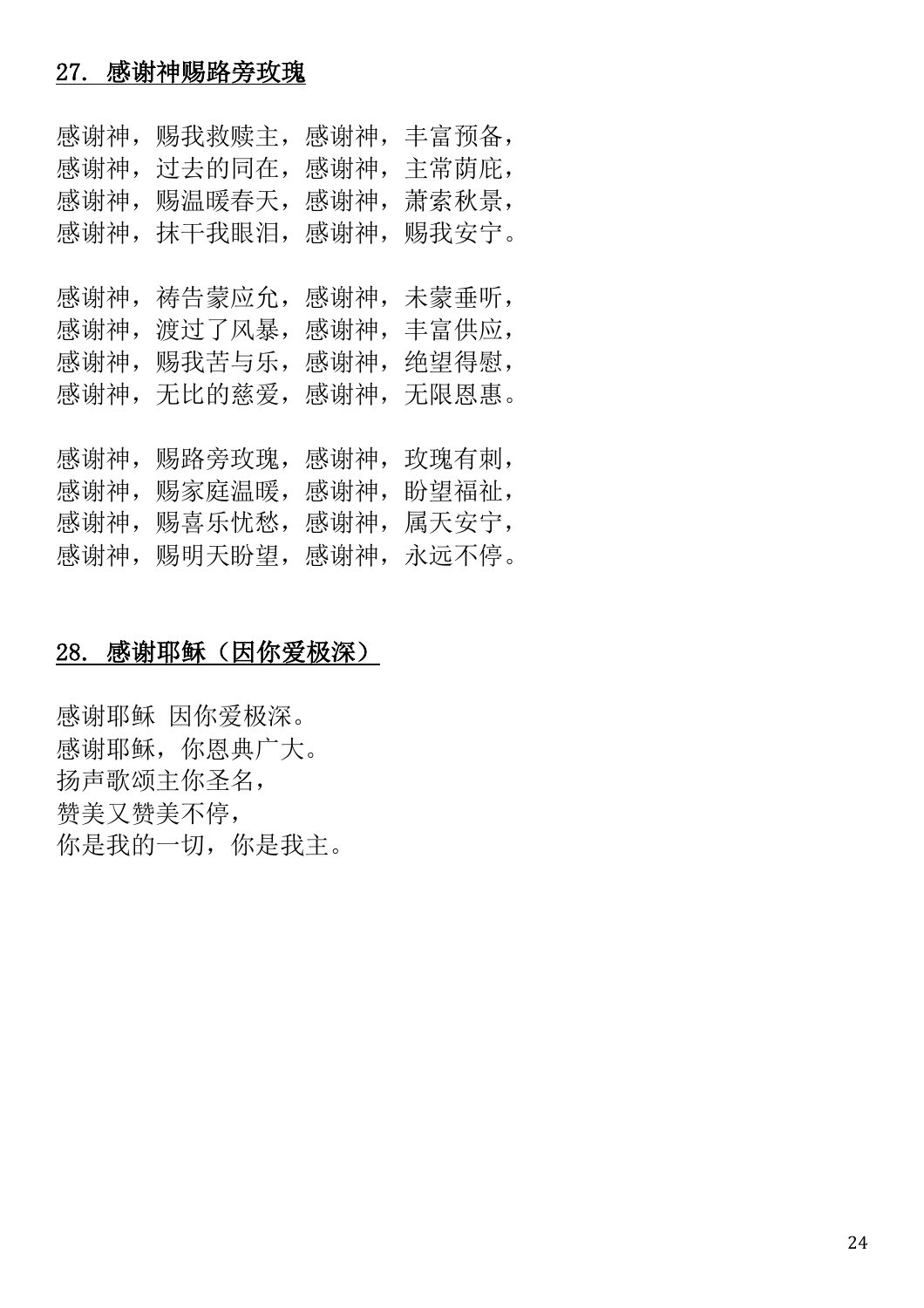# 29. 何等恩典

以真诚的心,降服在你面前。 开我心眼使我看见 。 以感恩的心, 领受生命活水。 从你而来的温柔谦卑 。

#### 副歌:

何等恩典 .你竟然在乎我 。 何等恩典 .你宝血为我流 。 何等恩典 ,你以尊贵荣耀为我冠冕 。 我的嘴必充满赞美 。

你已挪去我所有枷锁 。 你已挪去我所有重担 。 你已挪去我所有伤悲 。 你的名配得所有颂赞 。

## 30. 深深爱祢

我生命中最渴望的一件事, 切慕你,单单寻求你。 用我全心全意,用我全力爱你, 敬拜你让你荣耀充满全地 。

深深爱你,耶稣 深深爱你,耶稣 我爱你超越生命中一切 。

深深爱你,耶稣 深深爱你,耶稣 哦我爱你耶稣 。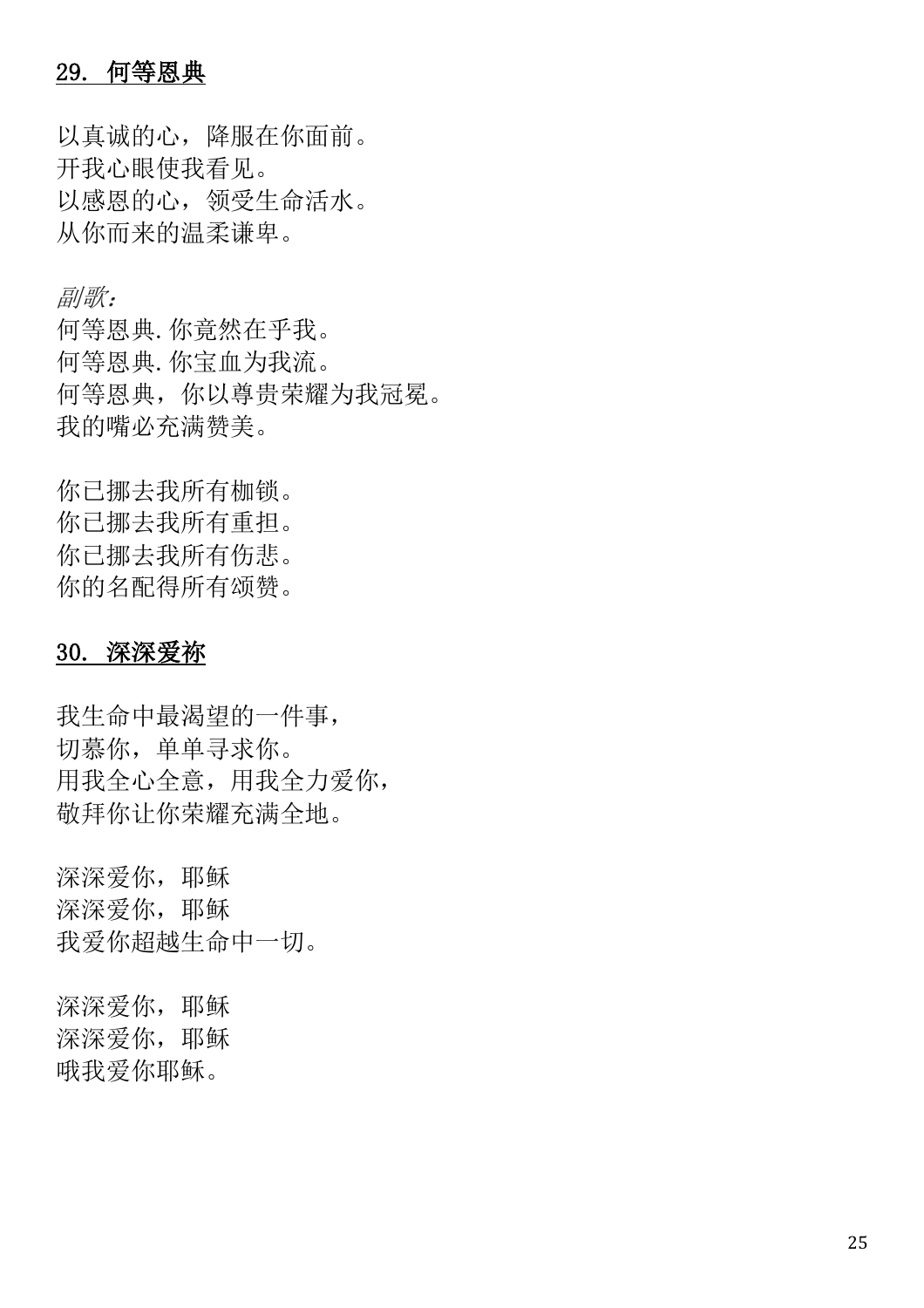### 31. 耶稣在我里面

尝过主恩的滋味 还有什么更甘甜 一生最大的祝福 就是有耶稣住在我里面

世界不再吸引我 主爱胜过全所有 一生最大的祝福 就是有耶稣住在我里面

因为耶稣在我里面 我的生命海阔天空 不论环境顺逆 我深深相信 主的恩典一定够用

因为耶稣在我里面 我能勇敢面对明天 困难都将过去 我靠主站立 定睛天上荣耀冠冕

# 32. 耶和华祢是我的神

耶和华你是我的神,我要时时称颂你的名。 你是我的盾牌,是我的荣耀,又是叫我抬起头的神。

纵然仇敌围绕攻击我,在你怀中必不怕遭害。 你是我的神,我所倚靠的,你同在使我全然得胜。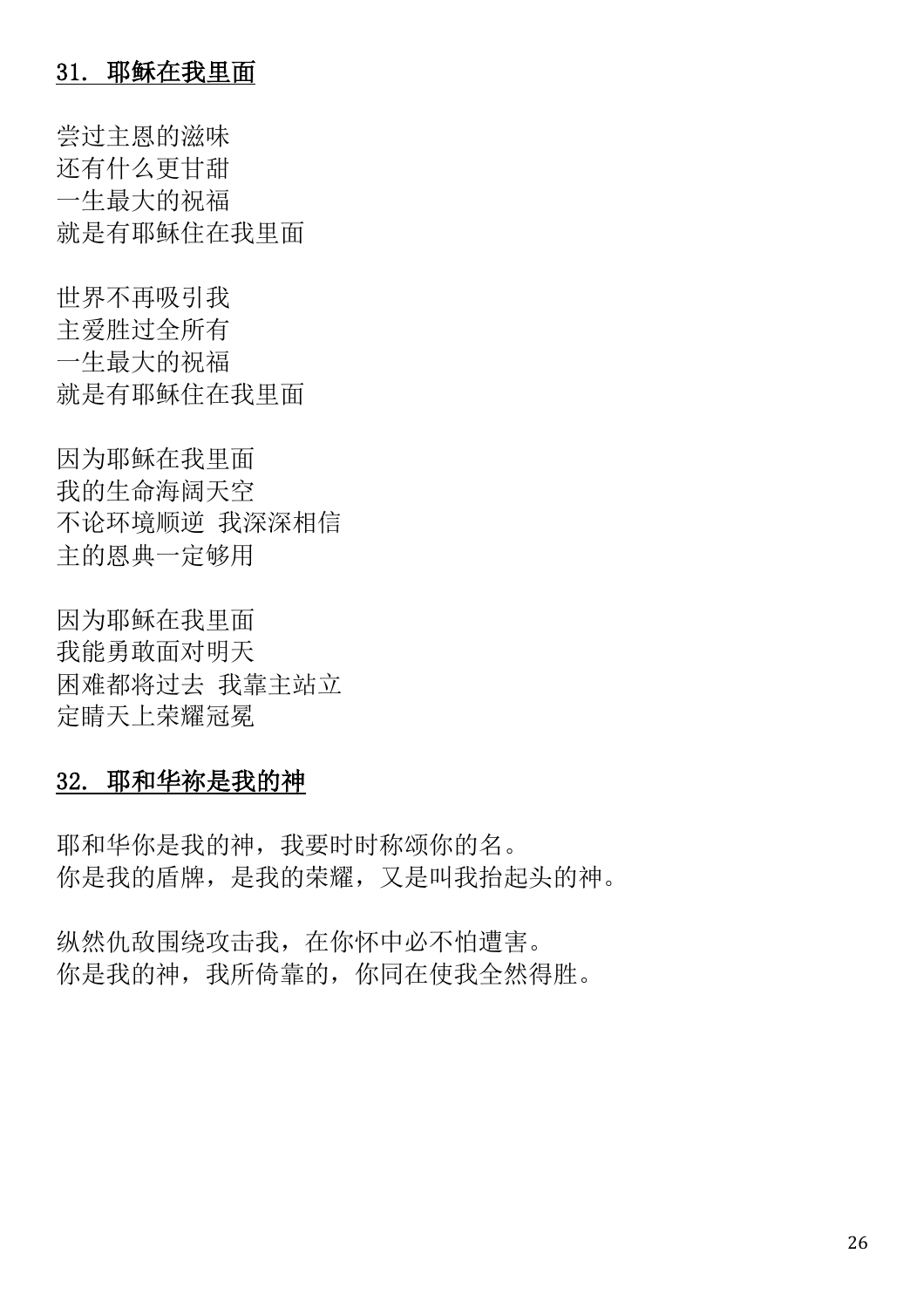#### 33. 我要一心称谢祢

我要一心称谢你 在诸神面前称颂你 我要向你的 圣殿下拜 为你慈爱和诚实称赞你名

副歌:

我要歌颂耶和华作为,因你慈爱永远长存 我虽行在困苦患难中,你应许必将我救活 我要歌颂耶和华作为,因你的名大有荣耀 我呼求时你必应允我,鼓励我使我心里有能力

你必成全关乎我的事, 你必不离弃你手所创造的。

#### 34. 赞美感谢祢

| 赞美你,<br>赞美你,<br>赞美你,<br>赞美你, | 耶和华,<br>耶和华,<br>赞美你, | 我们的天父<br>赐下你的独生子耶稣<br>我们的天父<br>赞美你 |
|------------------------------|----------------------|------------------------------------|
| 感谢你,<br>感谢你,<br>感谢你,<br>感谢你, | 我救主,<br>我救主,<br>感谢你, | 亲爱的耶稣<br>这些日子以来的看顾<br>亲爱的耶稣<br>感谢你 |

感谢圣灵,充满我心 喜乐无法形容 圣灵再次充满我心 哈利路亚,哈利路亚赞美你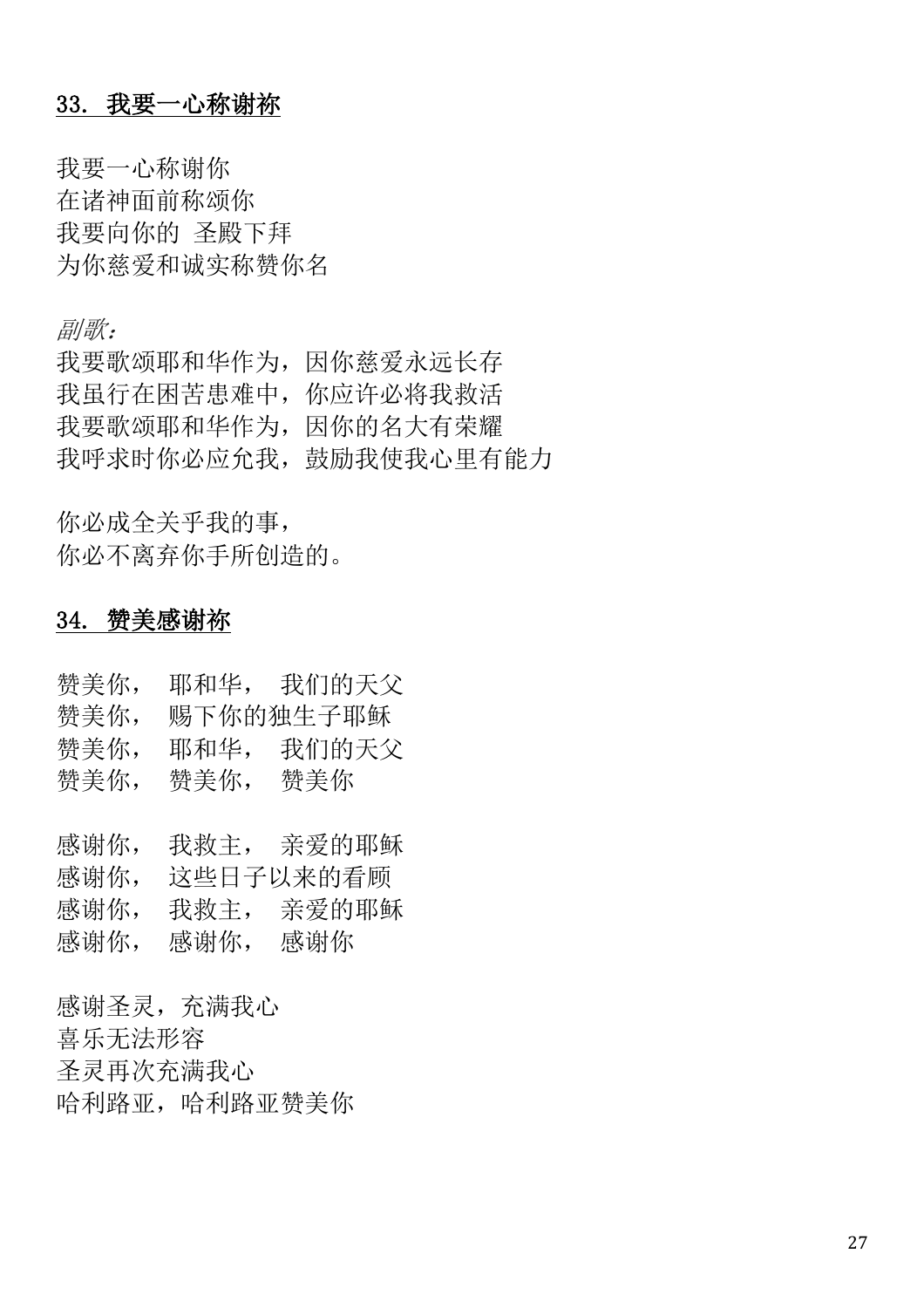宇宙的中心 耶稣 世界的中心 耶稣 万物都本于你 属于你 归于你 你是荣耀君王

#### 副歌:

我们欢迎君王降临,渴望看见你的彰显 呼求你来翻转 震动这土地, 复兴我们圣洁的热情 我们欢迎君王降临,同心高举你圣洁的名 呼求天窗打开春雨不停息,我们呼喊欢迎君王降临

大大张口 大大充满 恩膏如雨 浇灌这地 眼未看见 耳未听见 渴慕更多看见你的荣面

#### 36. 真光

耶稣,你是世界的真光, 从高天临到地上。 满有真理恩典,住在人的中间。

耶稣,你像清晨的日光, 照亮死荫的幽暗。 满有怜悯心肠,领人到平安路上。

副歌: 我们称谢你,上帝的羔羊, 你来带给世人盼望, 我们生命因你得着真光。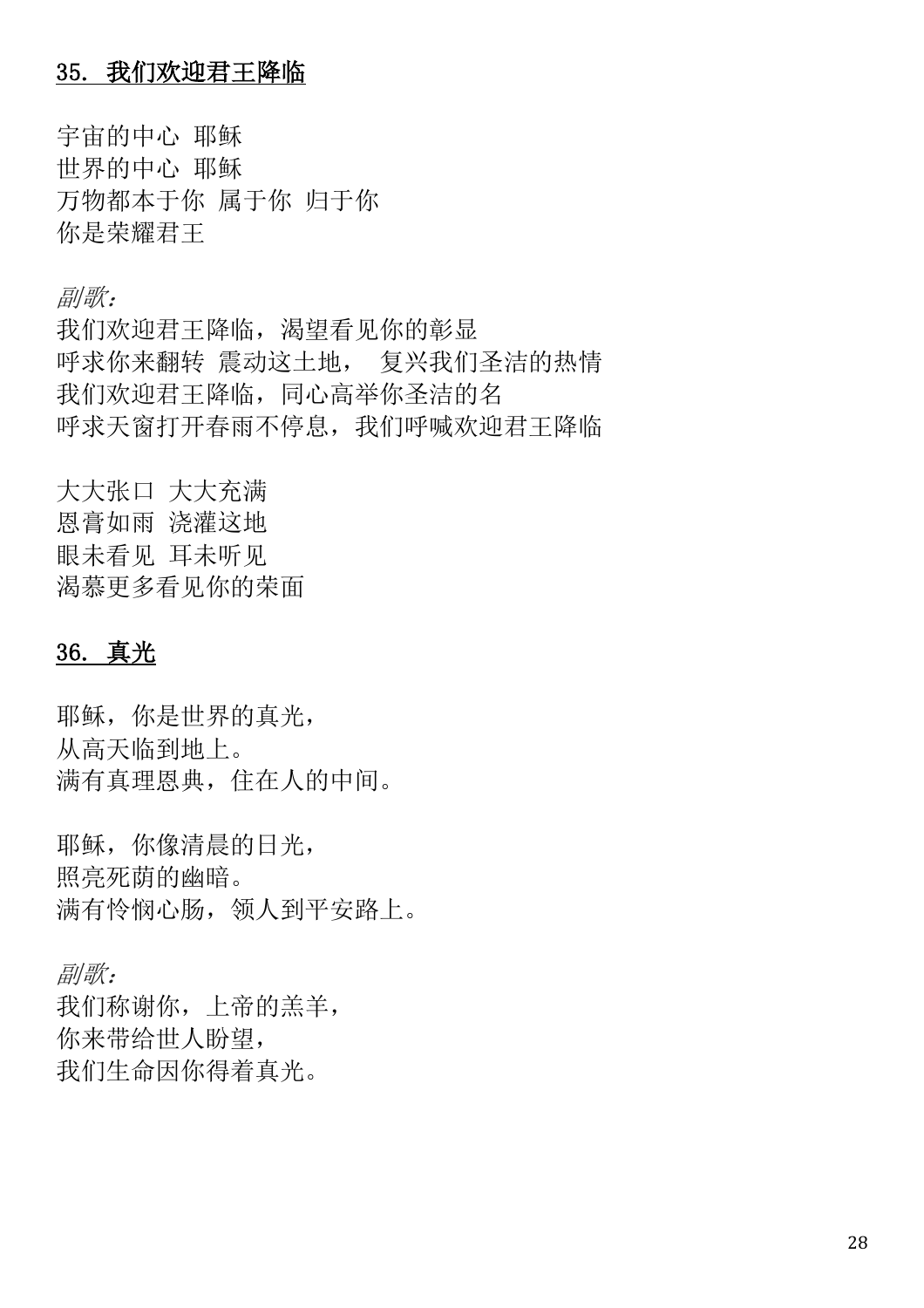#### 37. 如鹰展翅上腾

神已听见我的呼求, 祂也明白我的渴望。 放下重担,脱去一切缠累, 恢复神造我的荣美形象。

永在的神,创造万物的主, 祂的智慧无法测度。 疲乏的, 祂赐能力软弱的祂加力量, 等候耶和华必从新得力。

副歌:

如鹰展翅上腾,翱翔在神的国度里, 飞越所有艰难和风暴,单单注视你荣耀宝座。 如鹰展翅上腾,翱翔在神的国度里, 领受圣灵恩膏和大能,活出美好自由的风采。

#### 38. 因着十架爱

主祢的身体为我舍 你的宝血为我流出 诚然担当我的忧患 定意背负我的痛苦

因你受鞭伤我得医治 因你受刑罚我得平安 主啊我回转到你面前 我要经历医治和平安

医治和平安 因着十架爱 众罪得赦免 因着十架爱 因着十架爱 因着十架爱 今我得洁净 因着十架爱